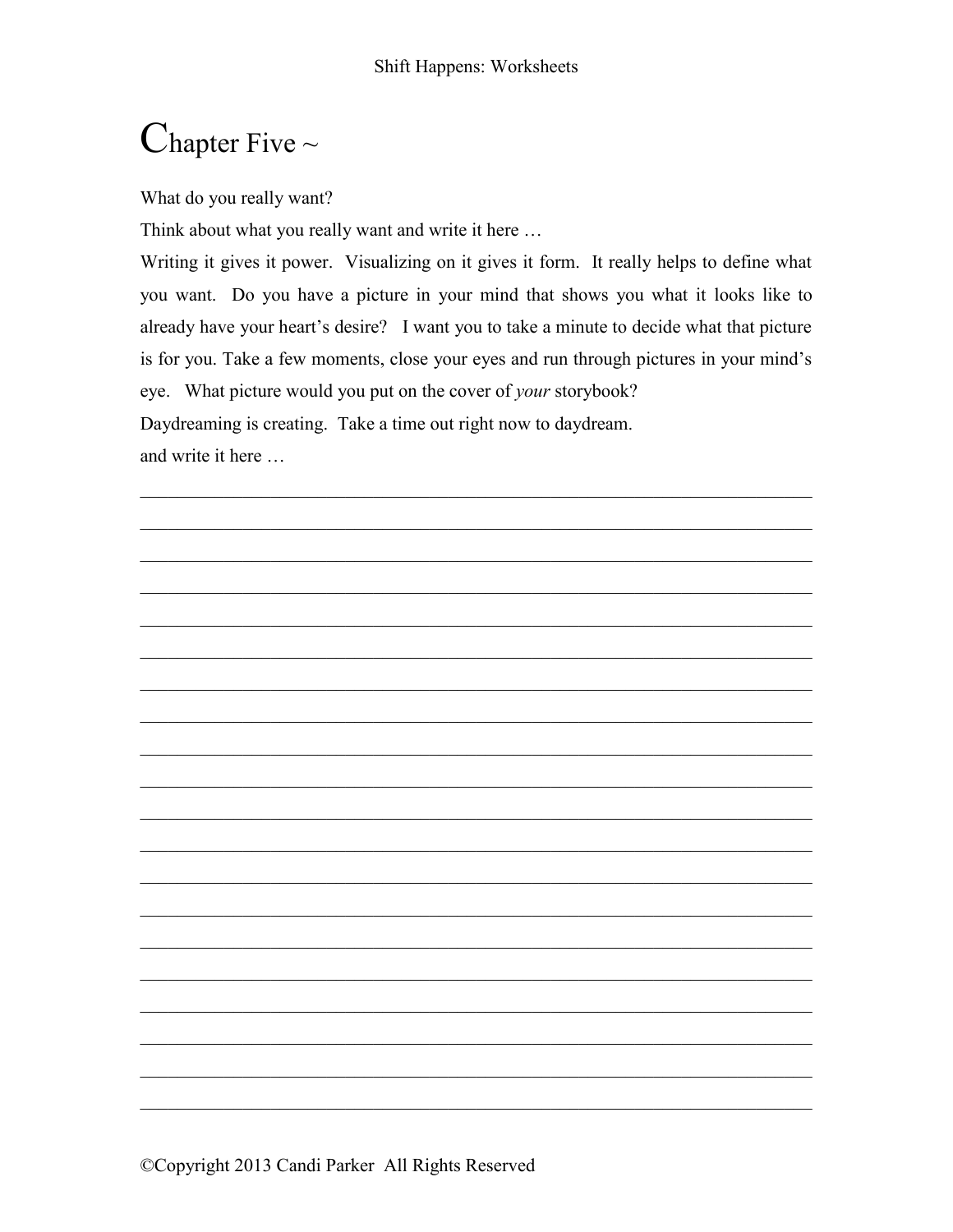Your vision is the big picture of your future reality. What is your big picture - how do you want to see yourself in the world?

Examples: I make a positive difference in people's lives. I teach people how they can be and stay positive in a negative world.

My Vision:

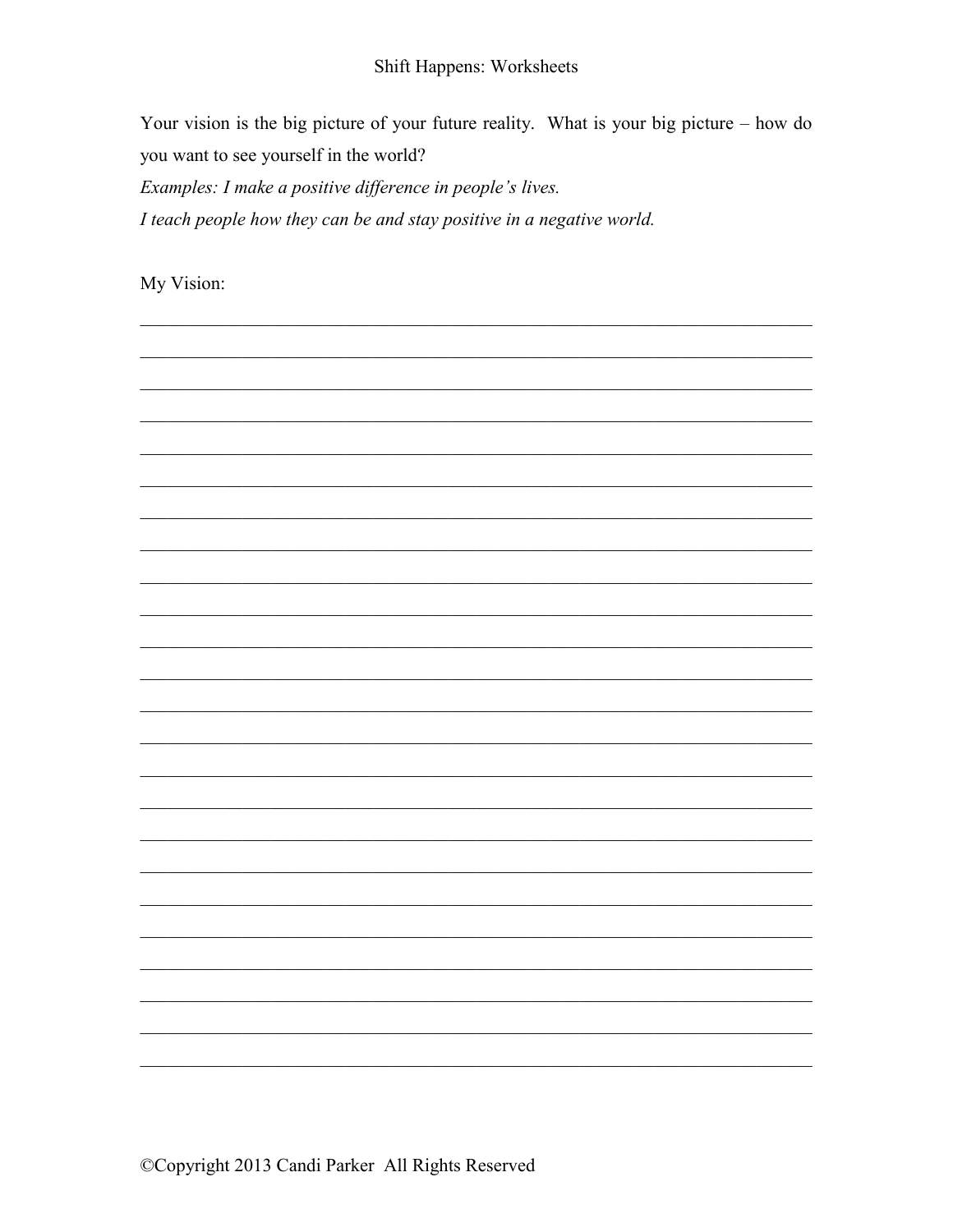What results do you expect?

Examples:

I joyously play in my  $30'$  x  $40'$  art studio that has north light, lots of windows, paper drawers, high ceilings, great storage space, and a tub sink with hot and cold water. I create a foundation to help people become more positive and focus on re-creating who they want to be, do and have.

My Outcomes:

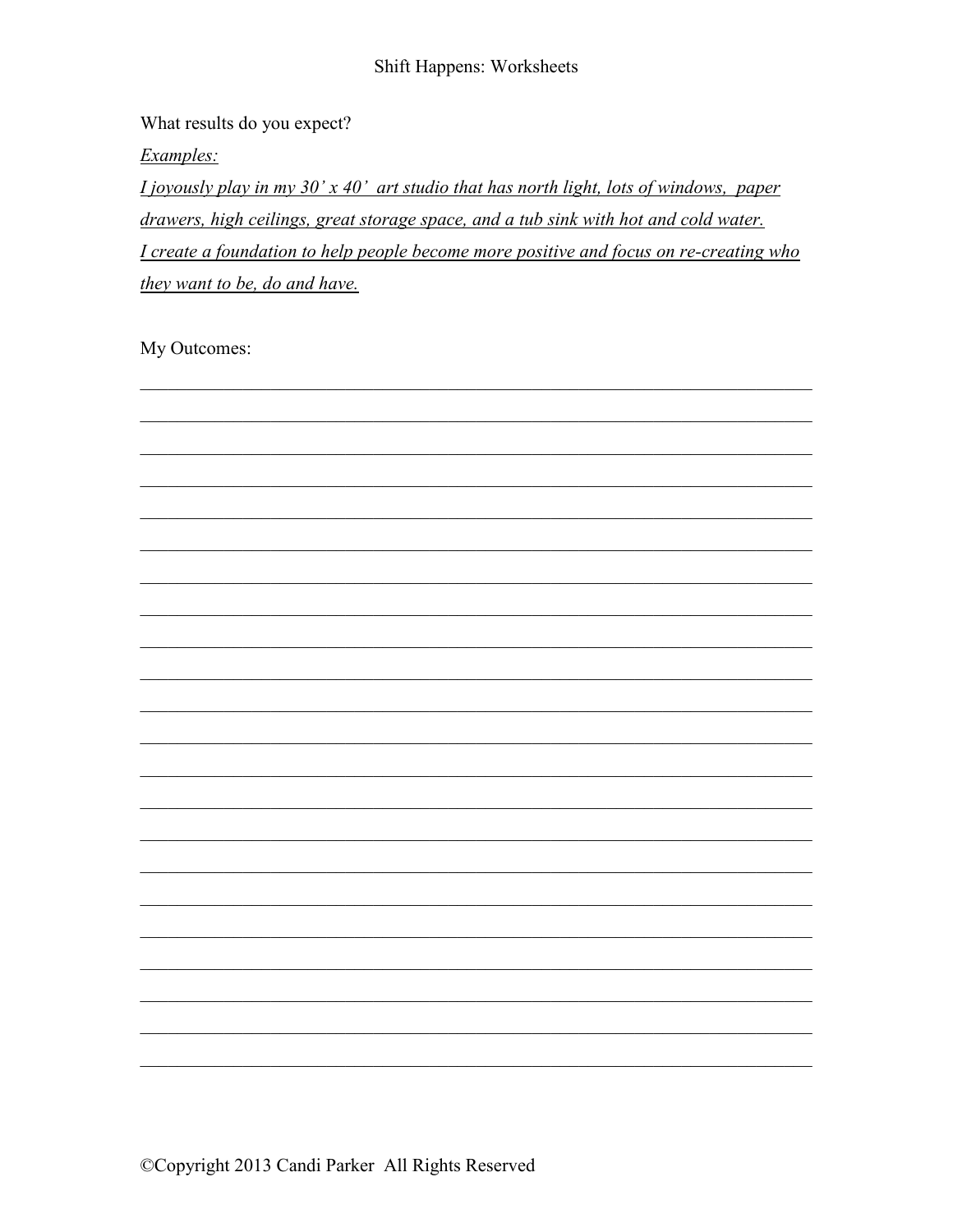Why are you doing this? What brings fullness, satisfaction and significance to you? Example: I make a positive difference in millions of lives.

My Purpose:

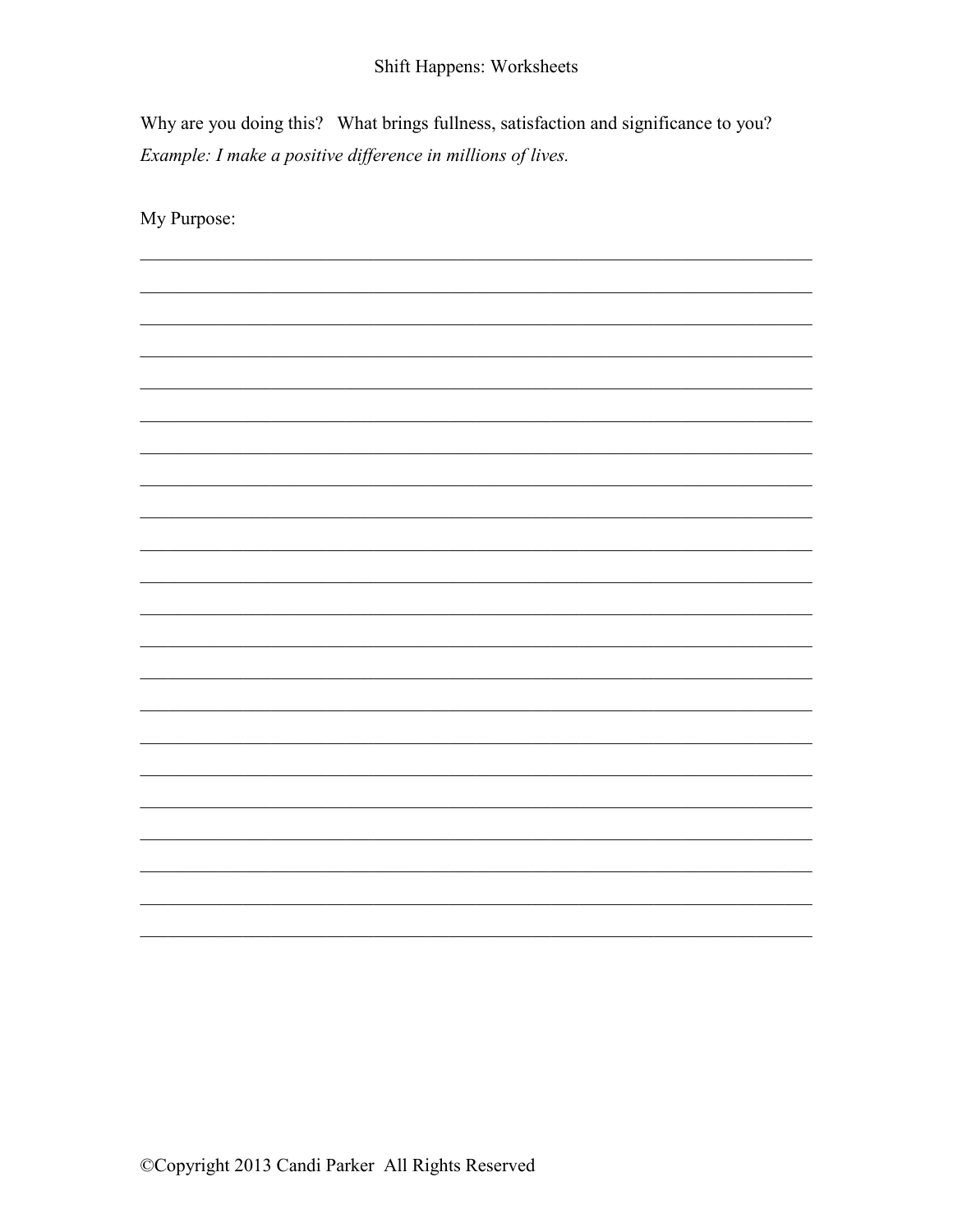When you decide what you want it then begins to move into physical form.

Chapter Six  $\sim$ 

It's time to CHOOSE What do you really want to have in your life? Write it here: (yes, again)

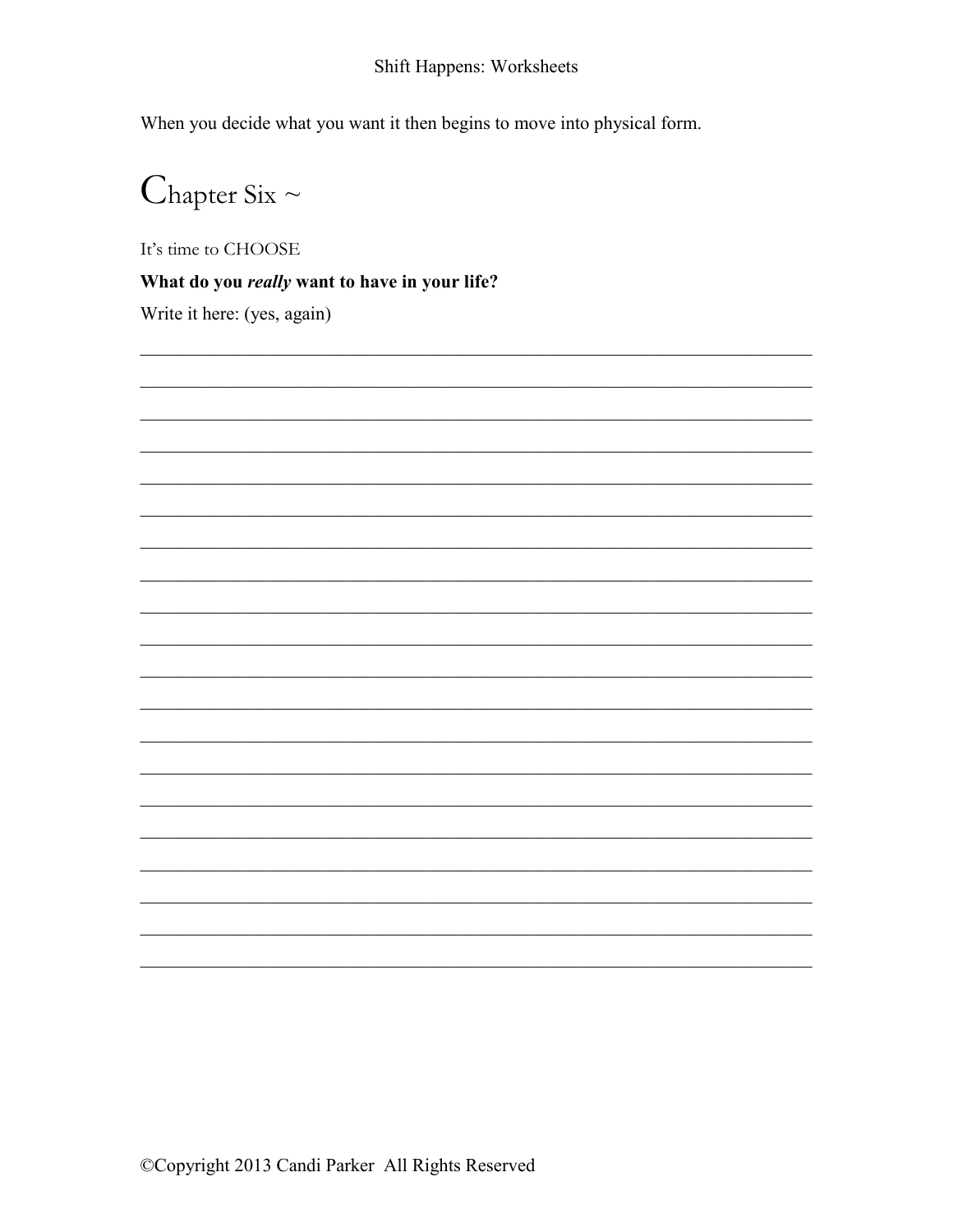## $\mathcal{C}_{\text{hapter Seven}}$  ~

Visualize. Imagine. Rehearse Your Future.

Let's enrich the picture you are painting of your new reality. In seeing yourself having, being and doing what you want:

- Where are you?
- Who is with you?
- What are you wearing?
- What do you hear?
- What do you smell?

Use all of your senses: touch, taste, smell, see, hear, feel…

*Example: I am sitting on a tropical beach in lounges with my sister and my niece. We are having exotic cocktails and sighing and relaxing as we watch the glorious sunset happening as if is just for us. The sky is painted with a golden hue and studded with pink, bronze and lavender clouds in the most beautiful formations. The air is warm with a gentle breeze caressing our skin. I am bonded with my sister and my niece and we smile at each other satisfied that we deserve this.*

 $\_$  , and the set of the set of the set of the set of the set of the set of the set of the set of the set of the set of the set of the set of the set of the set of the set of the set of the set of the set of the set of th

 $\_$  , and the set of the set of the set of the set of the set of the set of the set of the set of the set of the set of the set of the set of the set of the set of the set of the set of the set of the set of the set of th

 $\_$  , and the set of the set of the set of the set of the set of the set of the set of the set of the set of the set of the set of the set of the set of the set of the set of the set of the set of the set of the set of th

 $\_$  , and the set of the set of the set of the set of the set of the set of the set of the set of the set of the set of the set of the set of the set of the set of the set of the set of the set of the set of the set of th

Describe your desires *in detail*.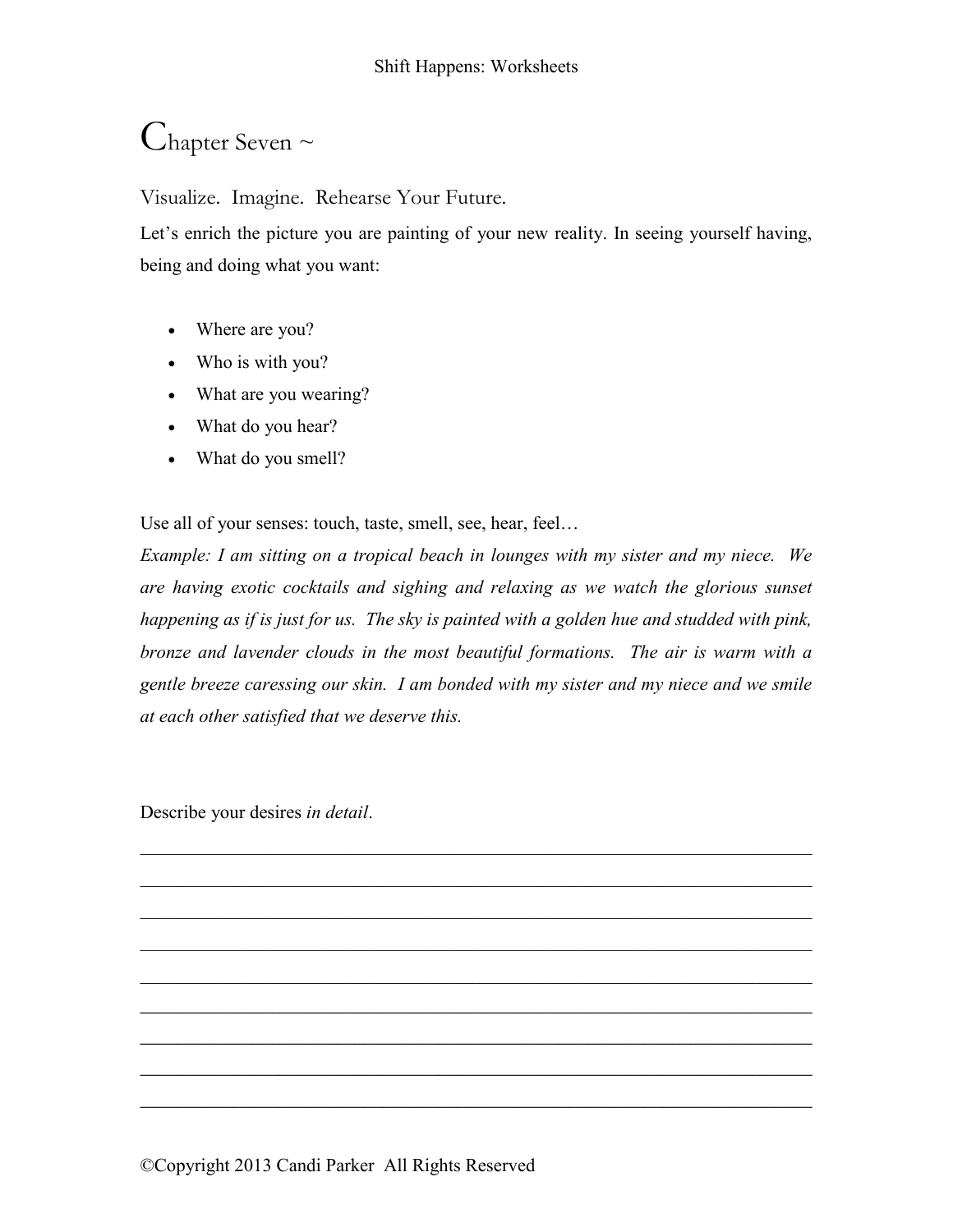| ÷. |
|----|
|    |
|    |
|    |
| -  |
|    |
| —  |
|    |
|    |
|    |
|    |
|    |
|    |
|    |
|    |
|    |
|    |
|    |
|    |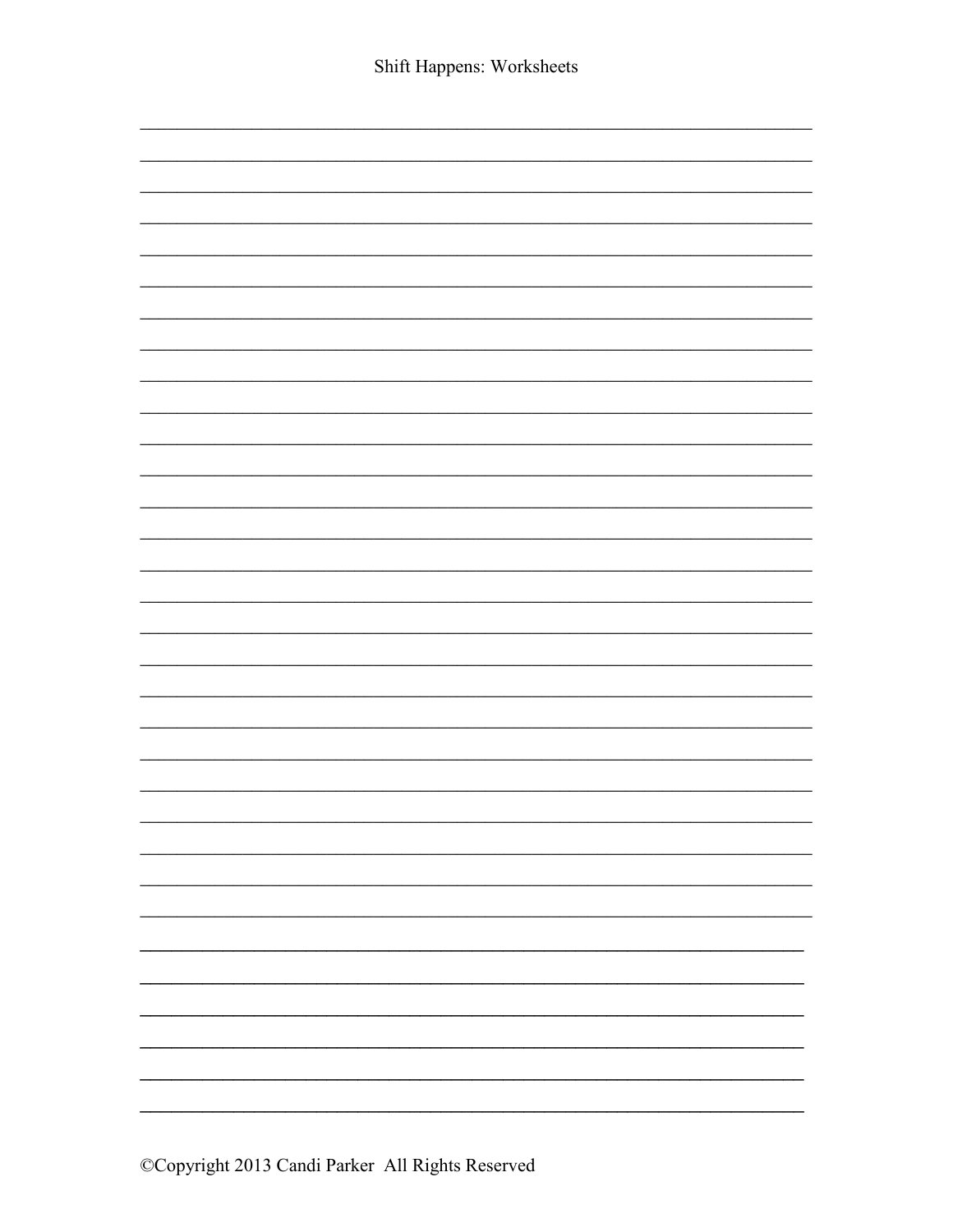#### Shift Happens: Worksheets

This is You now consciously creating a new future. Let's take it another step.

When you already have what you want:

What do you want your life be like? Describe your ideal life.

Where will you be?

Who is there with you?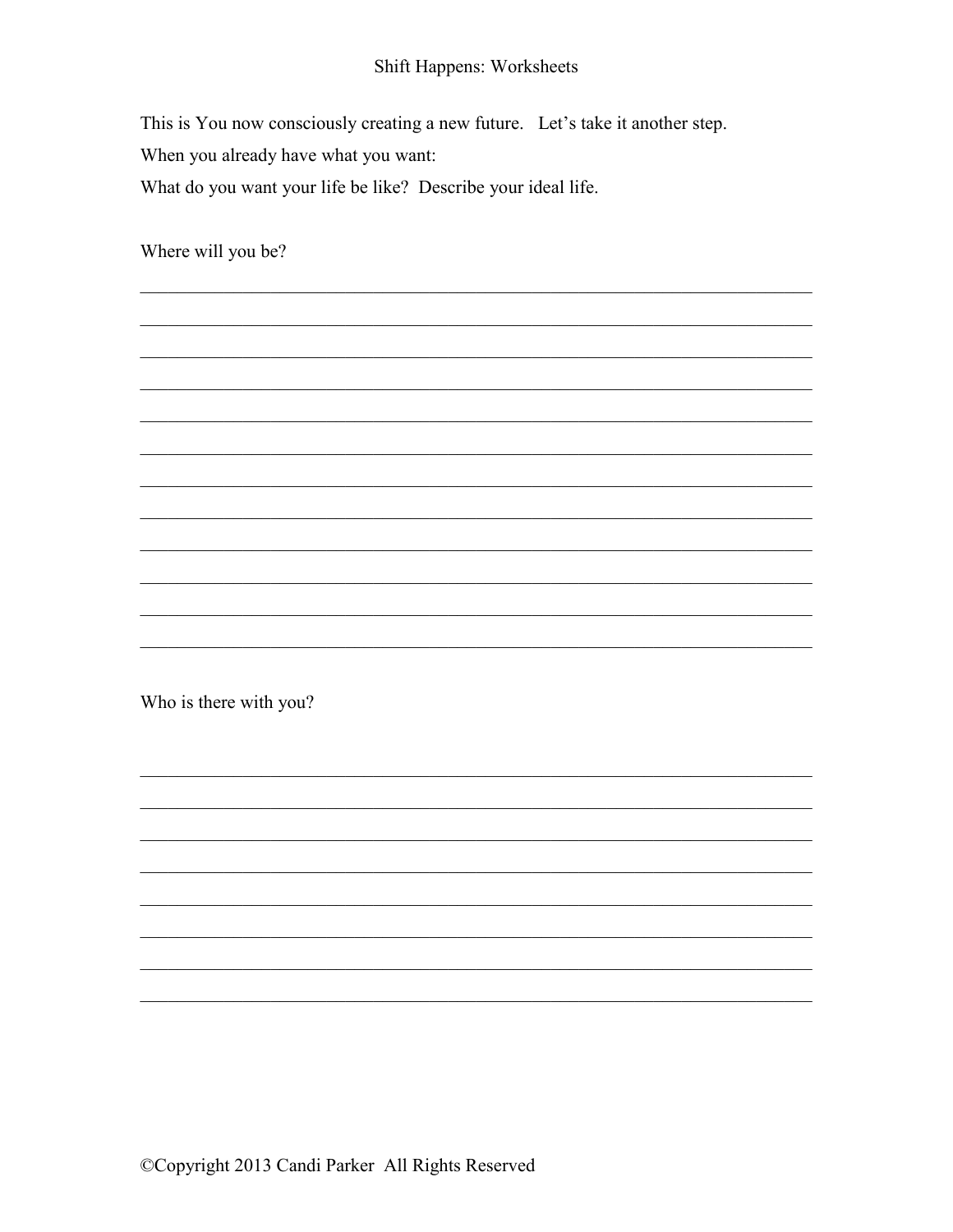| Where do you go?           |  |
|----------------------------|--|
|                            |  |
|                            |  |
|                            |  |
|                            |  |
|                            |  |
|                            |  |
|                            |  |
|                            |  |
|                            |  |
|                            |  |
|                            |  |
| Who is traveling with you? |  |
|                            |  |
|                            |  |
|                            |  |
|                            |  |
|                            |  |
|                            |  |
|                            |  |
|                            |  |
|                            |  |
|                            |  |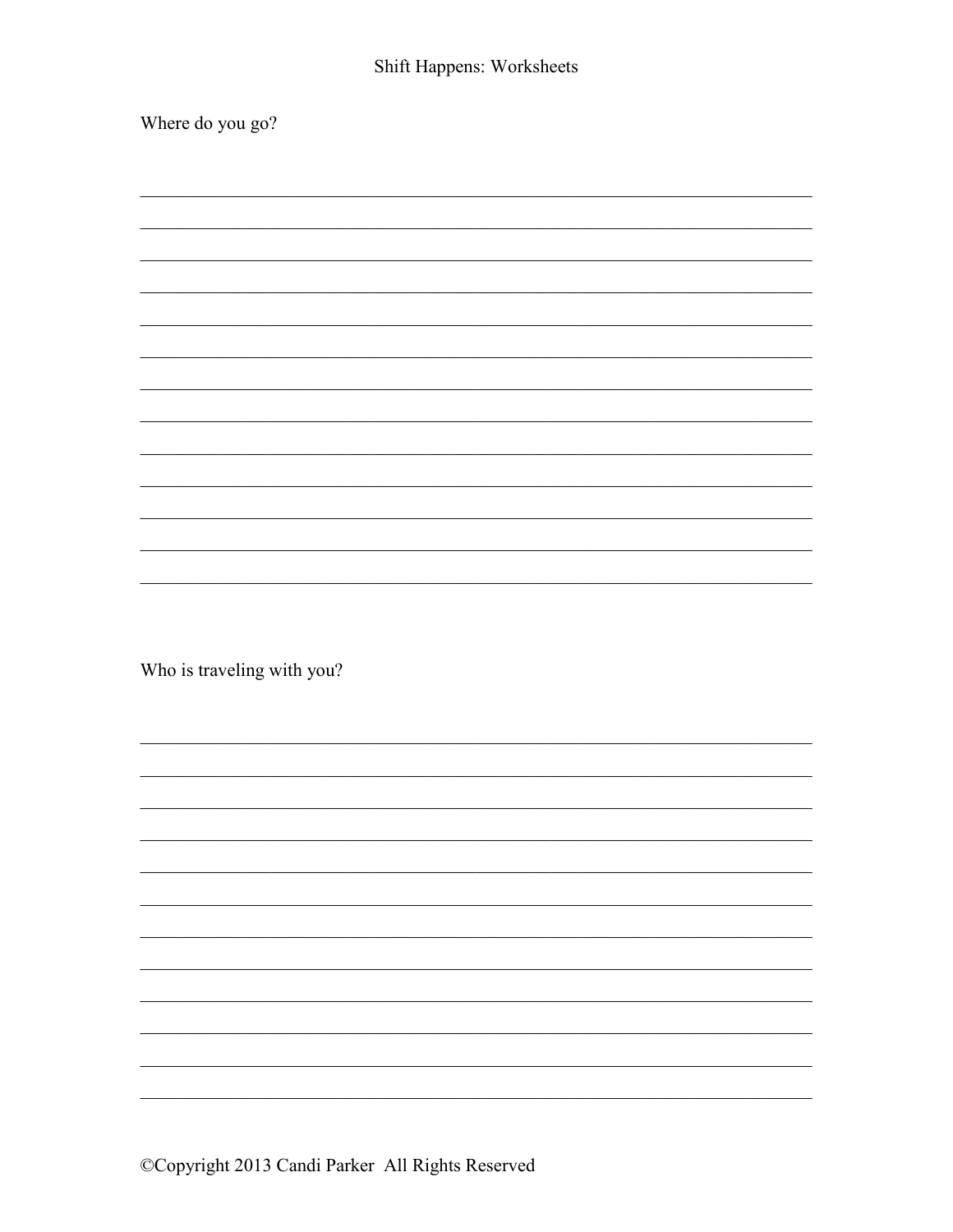Where do you live?

What does your new personal space look like?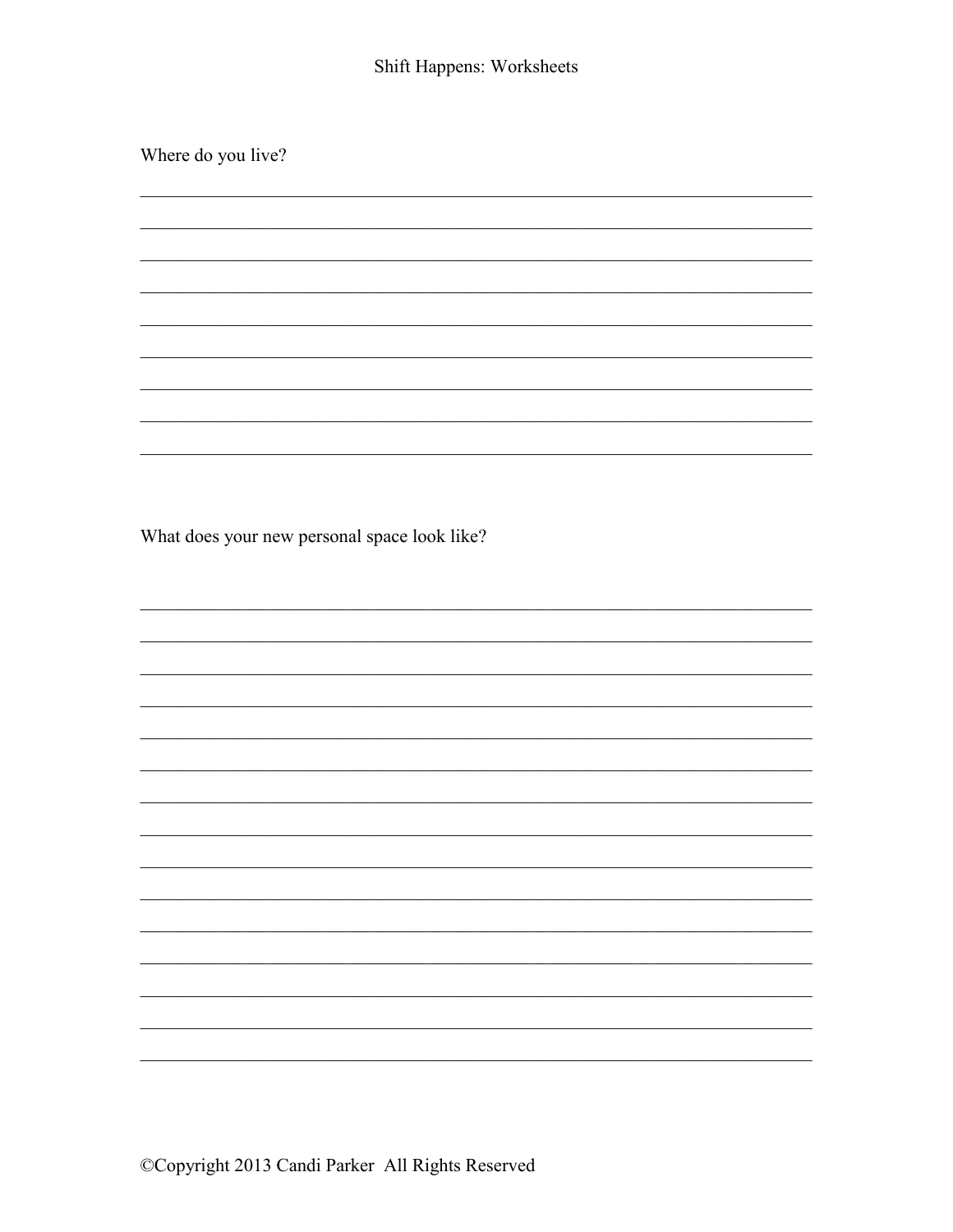What do you do during the day?

What kind of people are your friends?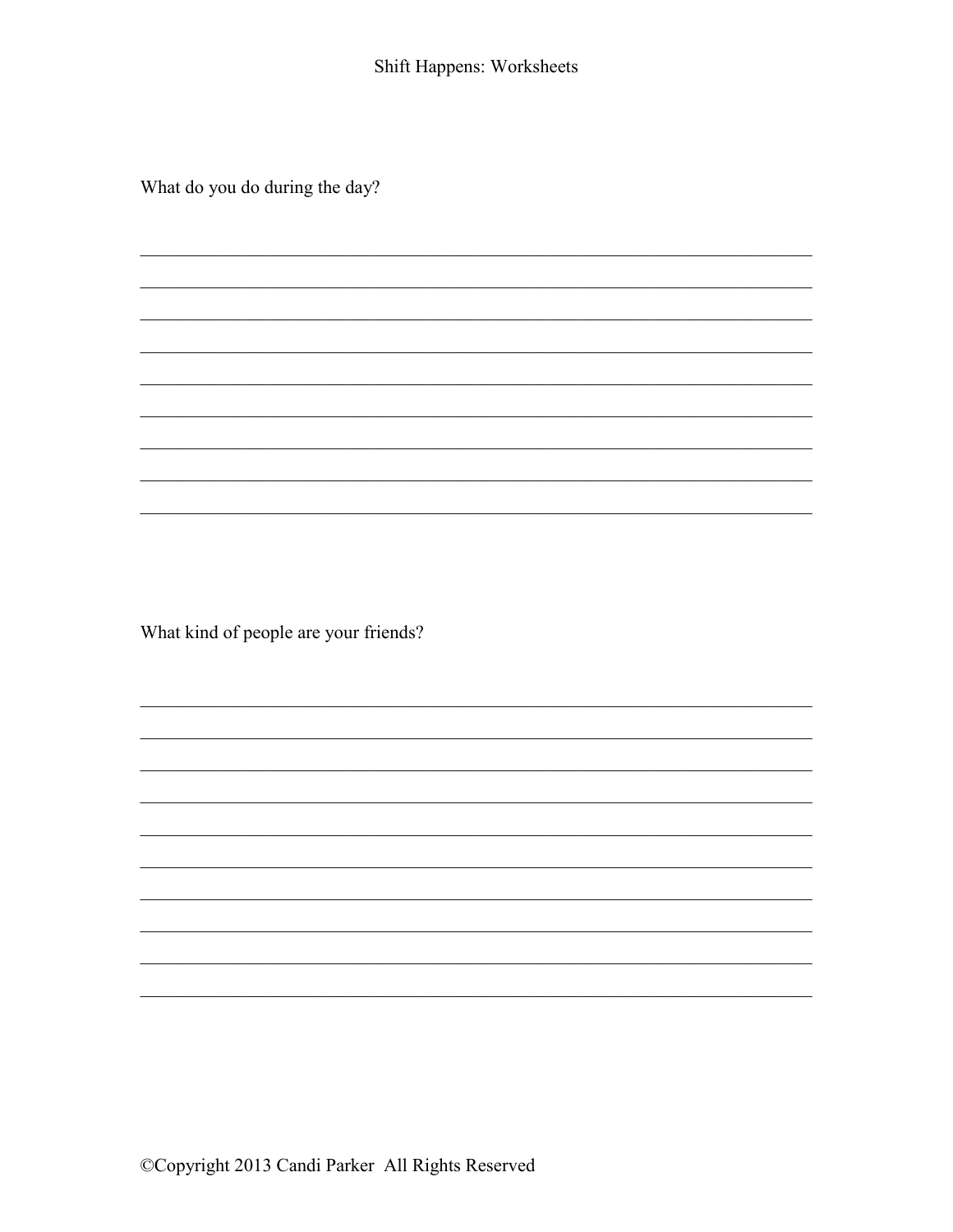How do you serve the world?

What do you do for fun?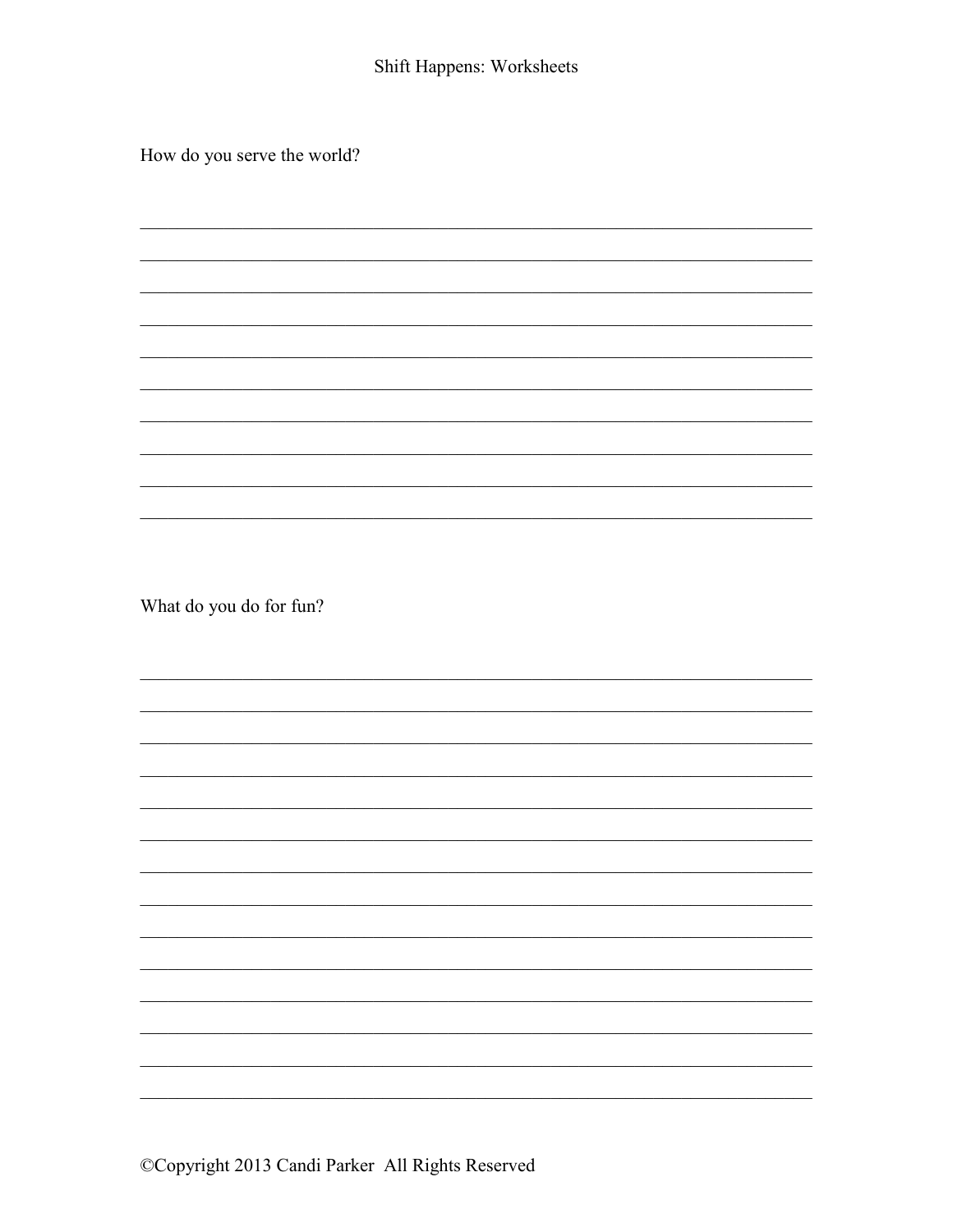What new habits do you have?

What do you look like? Describe yourself.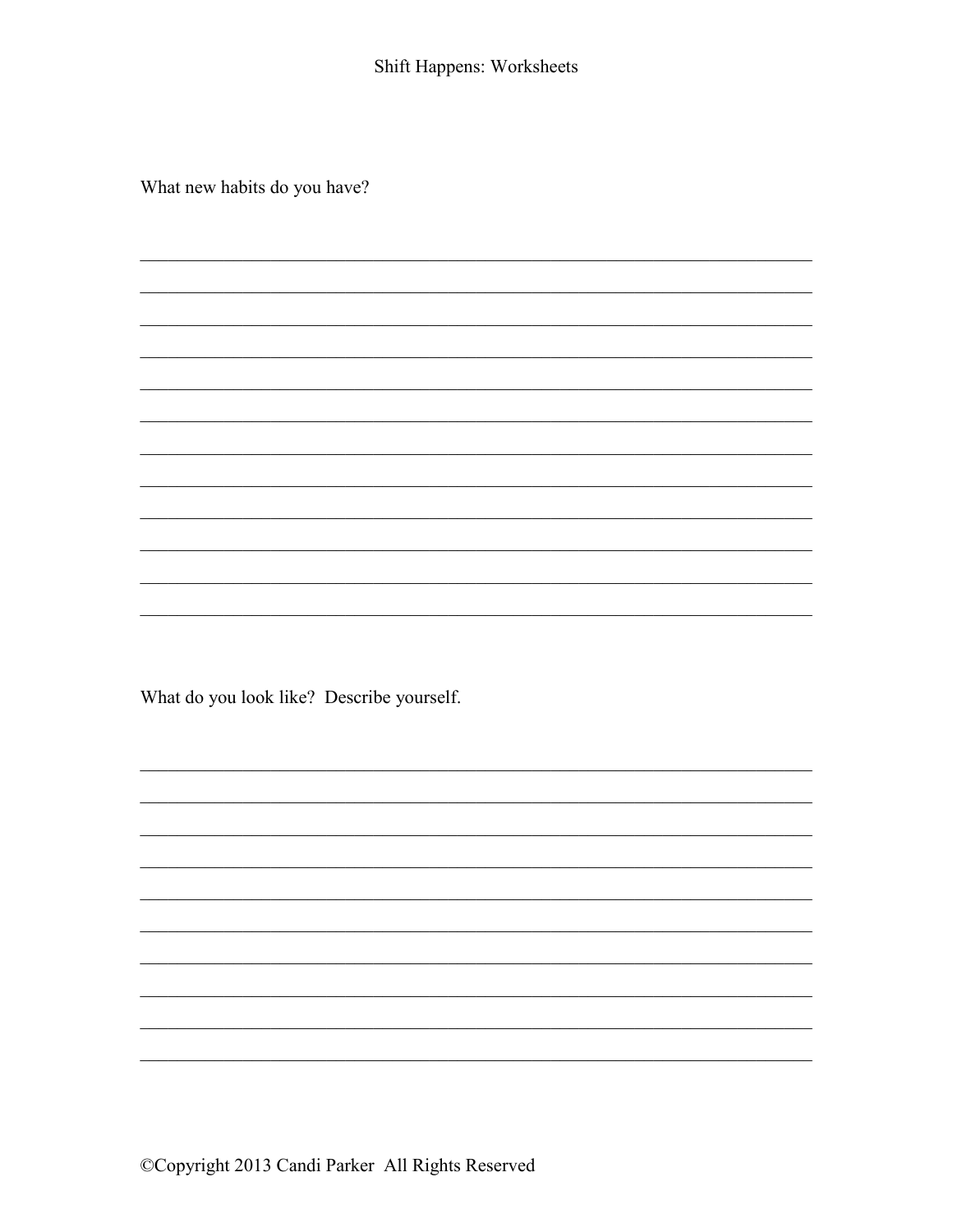What kind of vehicle do you drive? What color is it? What does it smell like? Who rides in it with you?

Do you believe you can have it all? A belief is a thought you think over and over. It's just a thought. Your old beliefs can hold you back from success. Entertain the idea of changing them. It is done unto you as you believe, simply because you believe.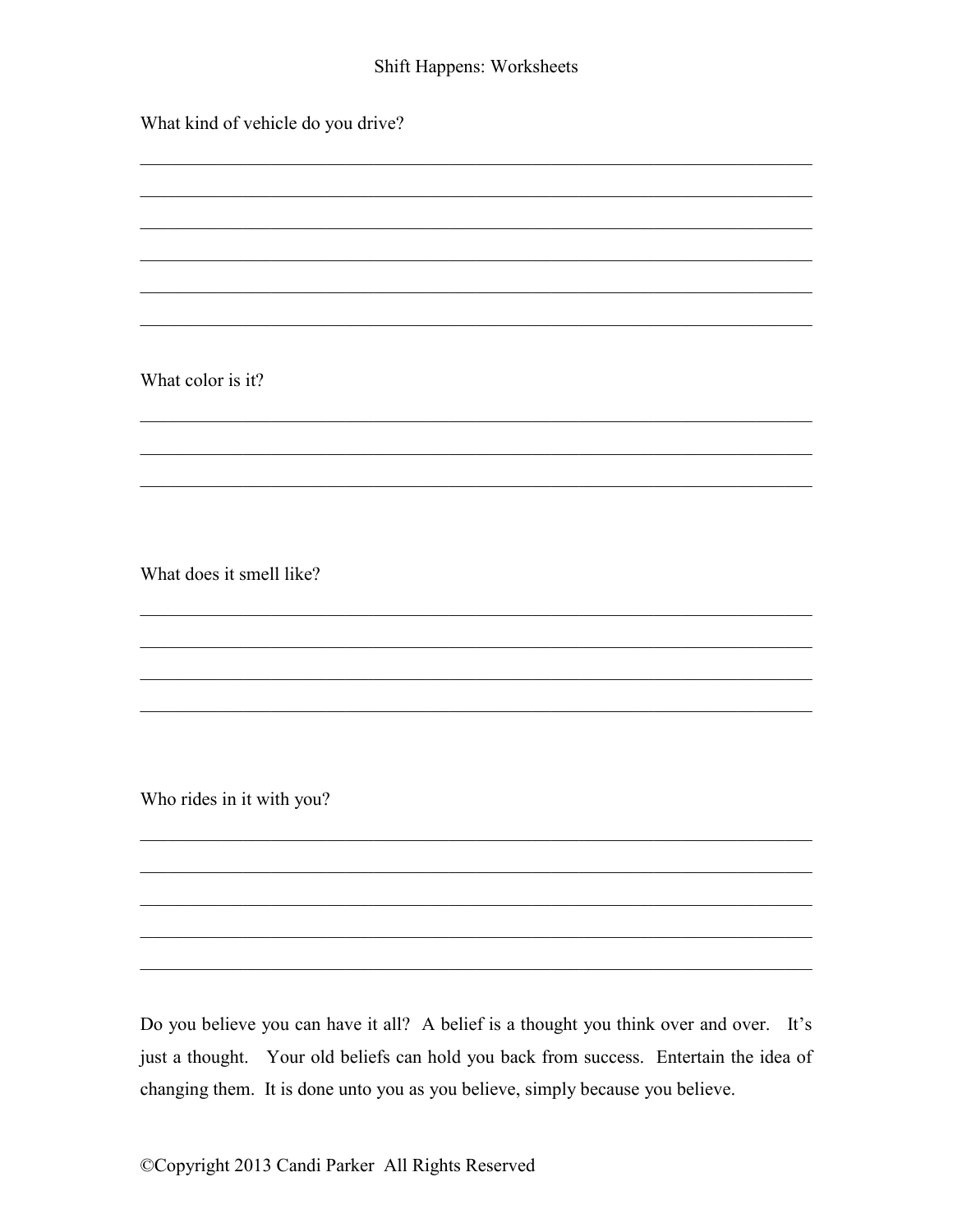## Chapter Nine <sup>~</sup>

#### WHAT'S UNDER THE MONEY?

- Why do you want what you want?
- How do you feel when you have it?

Fill in the blanks with things and experiences money can give you that you would like to have…

| I want:                            | Because:                             |
|------------------------------------|--------------------------------------|
| Example: A white Cadillac Escalade | It is classy. It makes me feel rich. |
|                                    |                                      |
|                                    |                                      |
|                                    |                                      |
|                                    |                                      |
|                                    |                                      |
|                                    |                                      |
|                                    |                                      |
|                                    |                                      |
|                                    |                                      |
|                                    |                                      |
|                                    |                                      |
|                                    |                                      |
|                                    |                                      |
|                                    |                                      |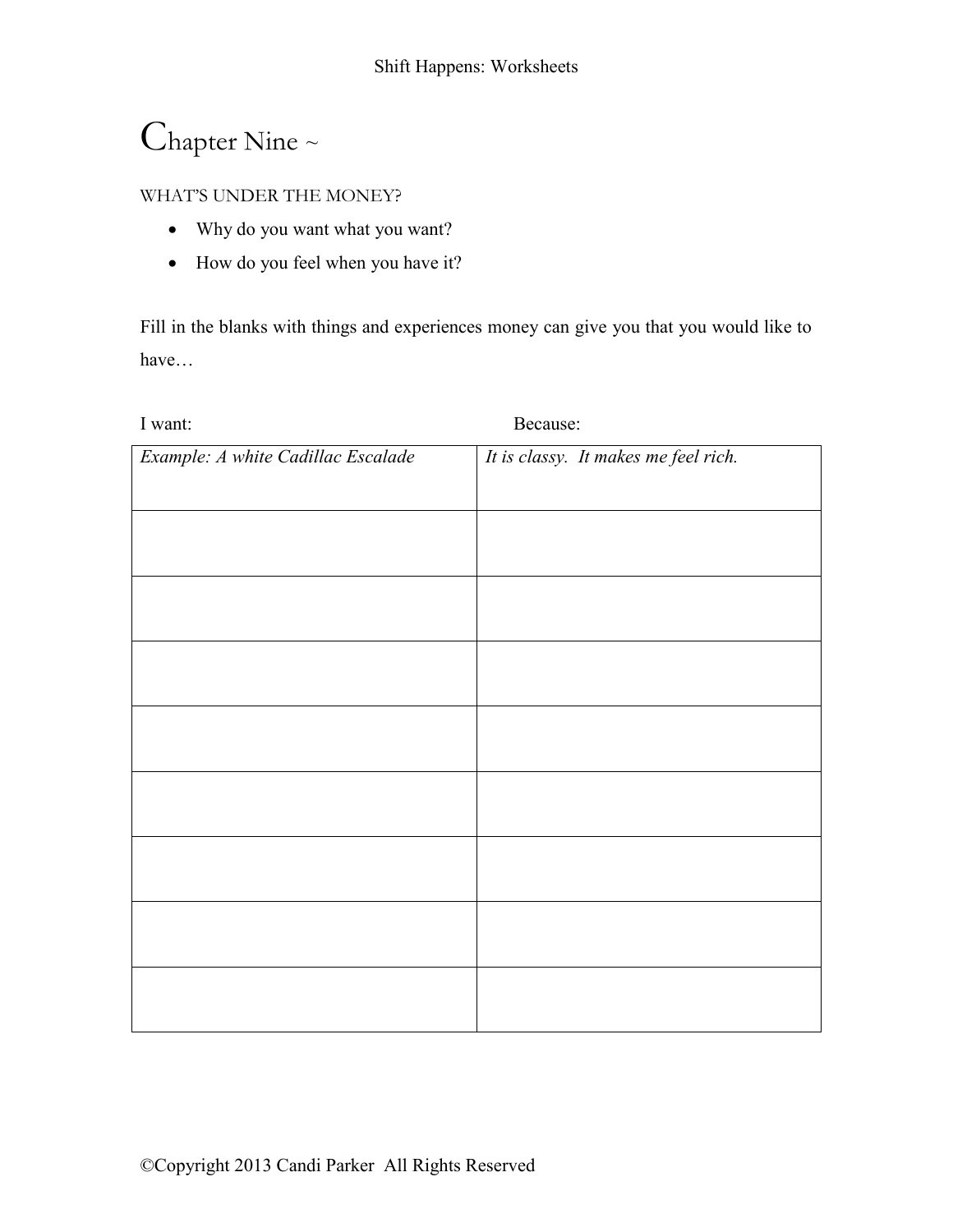# $\mathrm{Chapter~Ten}\sim$

Believe

What do you believe about your life? This is important. A belief sets up a vibration through your thoughts, attitudes and emotions that are matched by the Law of Attraction and it is reflected in the people you meet and the situations you are in. You will attract new people and events as you "vibrate" to the new you. Examine your beliefs and see if there are any you would like to change. What new beliefs would you like to create? My OLD beliefs My NEW beliefs *Example: I can't write a book. If I just begin I can write a book.*

| Example: I can t write a book. | IJ I Just begin I can write a book. |
|--------------------------------|-------------------------------------|
|                                |                                     |
|                                |                                     |
|                                |                                     |
|                                |                                     |
|                                |                                     |
|                                |                                     |
|                                |                                     |
|                                |                                     |
|                                |                                     |
|                                |                                     |
|                                |                                     |
|                                |                                     |
|                                |                                     |
|                                |                                     |
|                                |                                     |
|                                |                                     |
|                                |                                     |

Your mind is your most incredible tool. It takes anything you give it and attract its like vibration to you!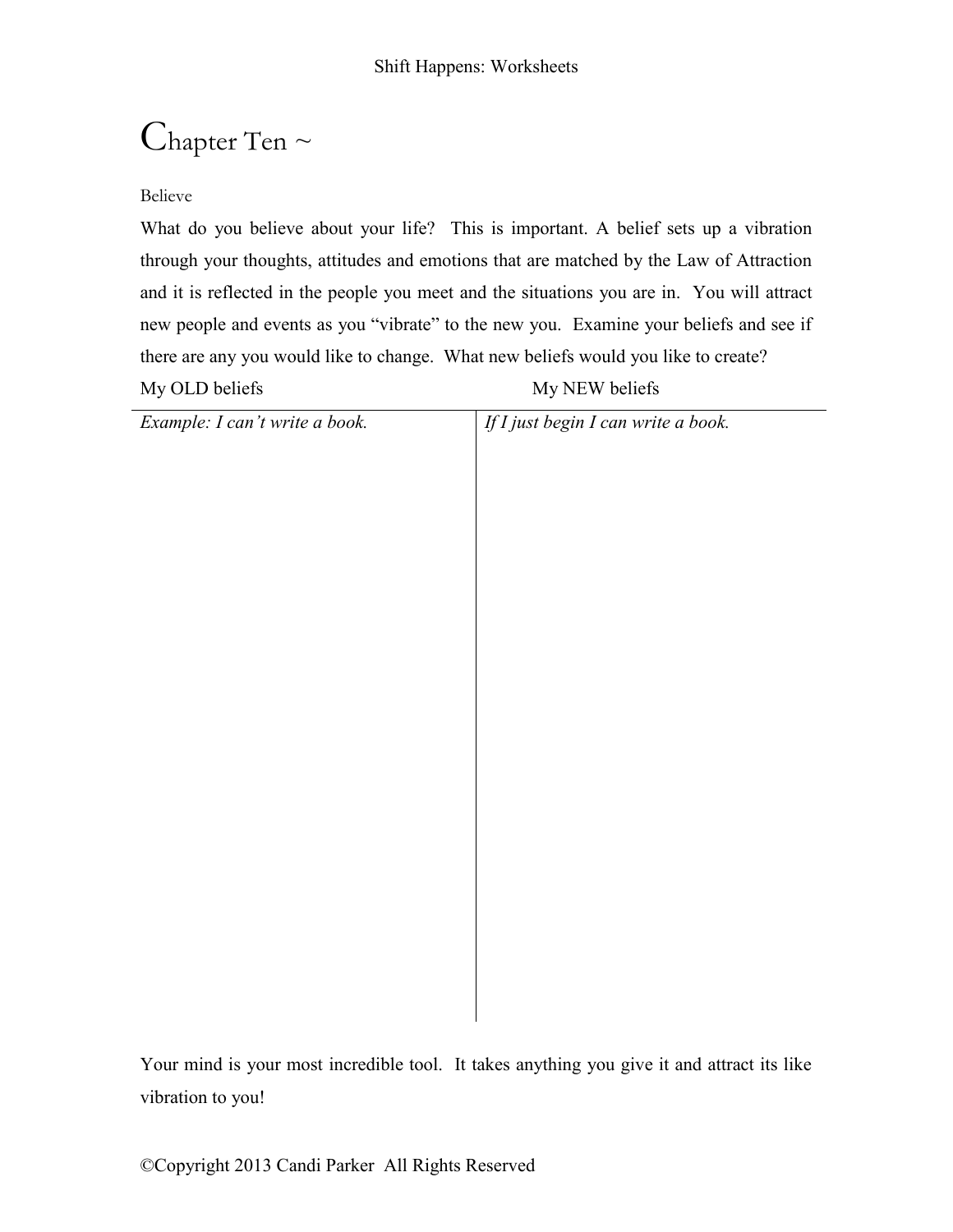# $\mathbf C$ hapter Eleven  $\sim$

#### TAUGHT/NEW THOUGHT

What things did your parents say that are still limiting you?

| What I was taught             | My new thought                            |  |
|-------------------------------|-------------------------------------------|--|
| Example - There is not enough | There is always enough when I look for it |  |
|                               |                                           |  |
|                               |                                           |  |
|                               |                                           |  |
|                               |                                           |  |
|                               |                                           |  |
|                               |                                           |  |
|                               |                                           |  |
|                               |                                           |  |
|                               |                                           |  |
|                               |                                           |  |
|                               |                                           |  |
|                               |                                           |  |
|                               |                                           |  |
|                               |                                           |  |

If I *believe* I can be a millionaire but I"m *feeling* like I do not never have enough money, then I would be placing my positive thoughts against my old habitual thinking from the teachings I have received.

Most importantly, what you *feel* is dominant! When you give your attention to things that are not in vibrational harmony with your highest and best self, it does not *feel* good.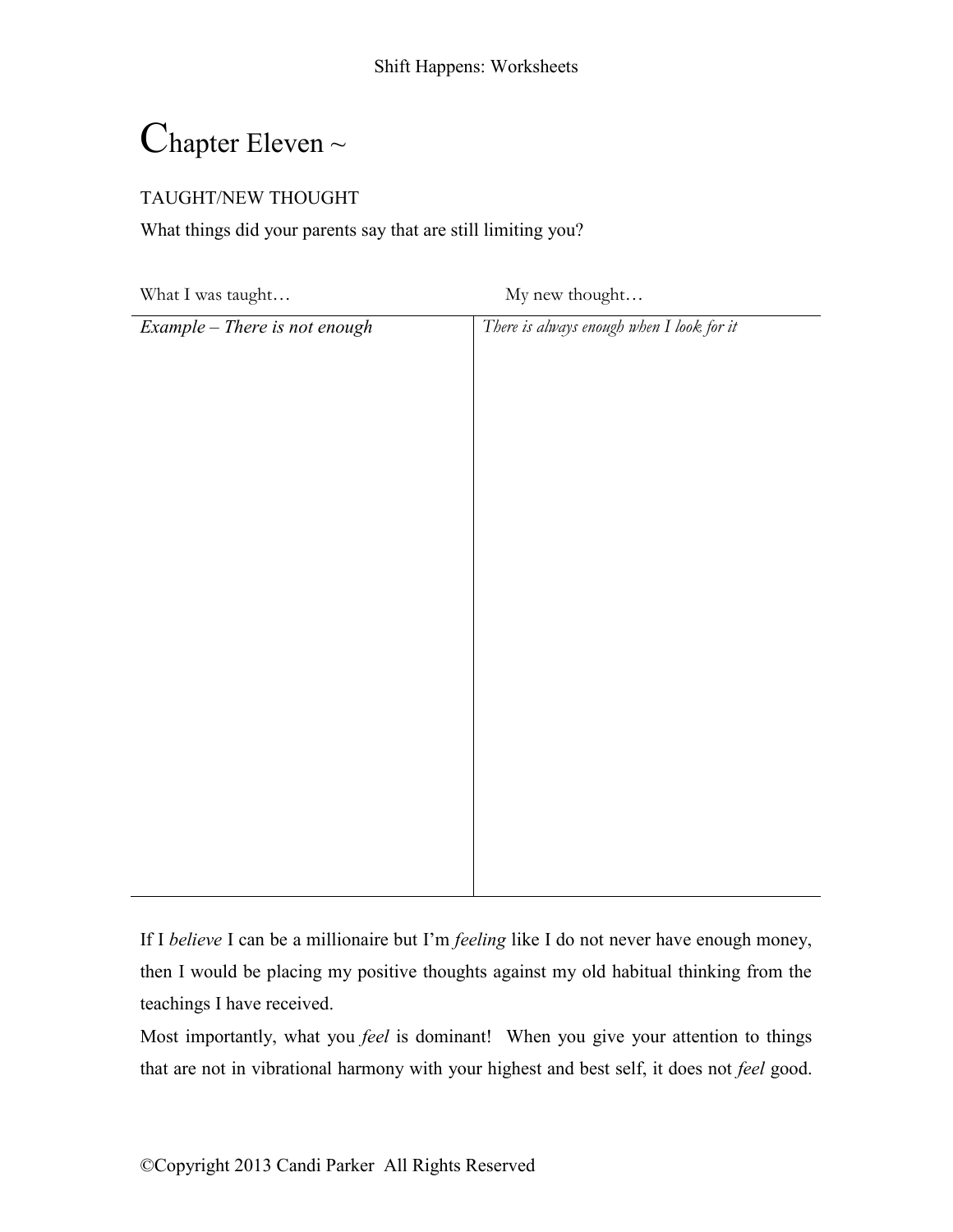You are, in that moment, out of alignment with your best self. You can feel the difference.

Put your *focus* on what you want.

You deserve all good. Tell yourself,

"I deserve to have the things I desire because..."

The integration of belief and behavior is the recipe for manifesting quickly. So, believe it happens and act as if it is already so. You must believe it for it to manifest. Your unconscious knows!

How positive are you? What actions can you take now to be more positive?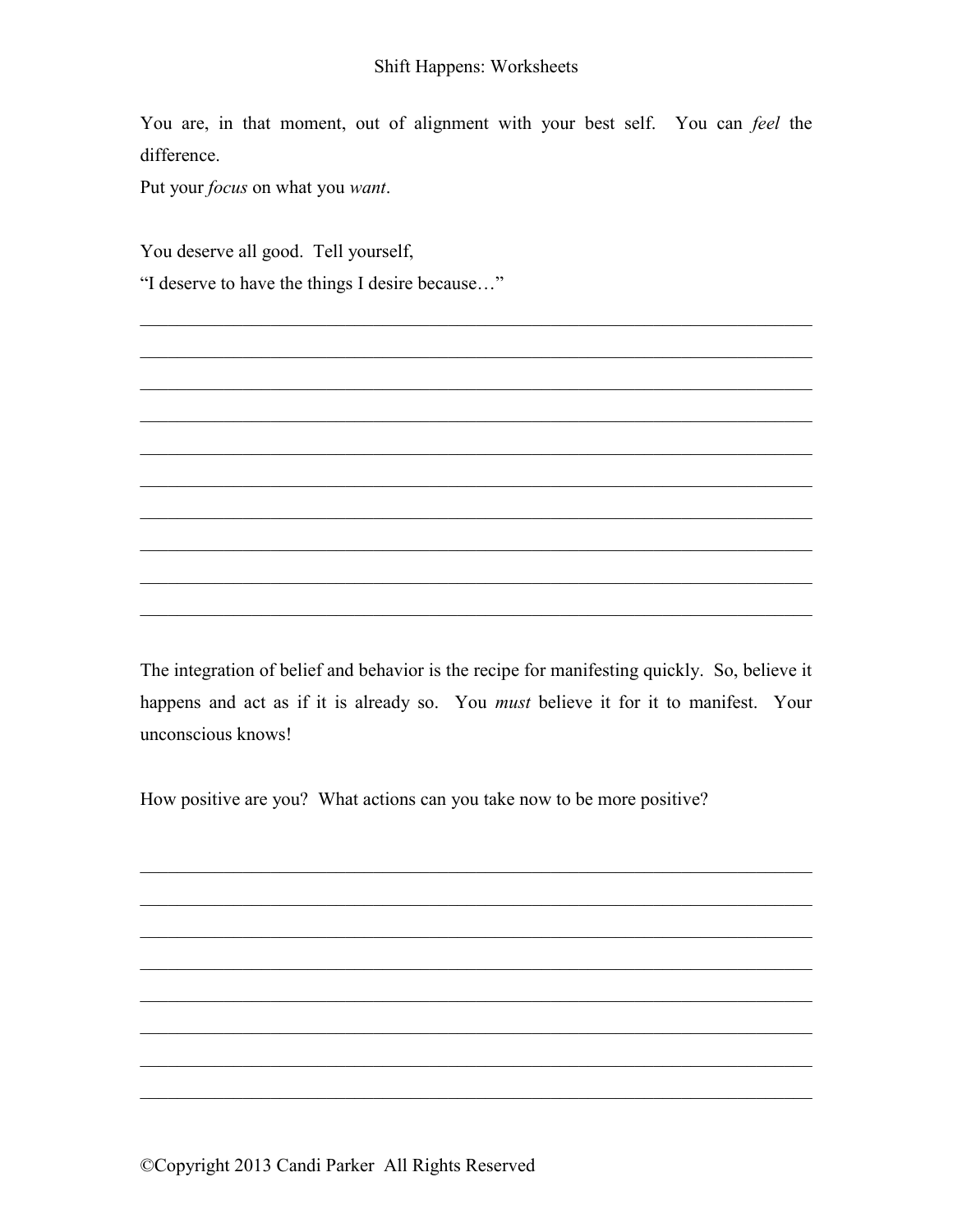List 10 positive words that have meaning for you... Examples: Happiness, Contentment, Peace

Now get 10 pieces of paper, any size, and write one positive word on each piece of paper. You now have 10 positive reminders! Take these 10 positive reminders and place them in your environment. See how easy this is?

List 10 results or benefits that you achieve from doing this work...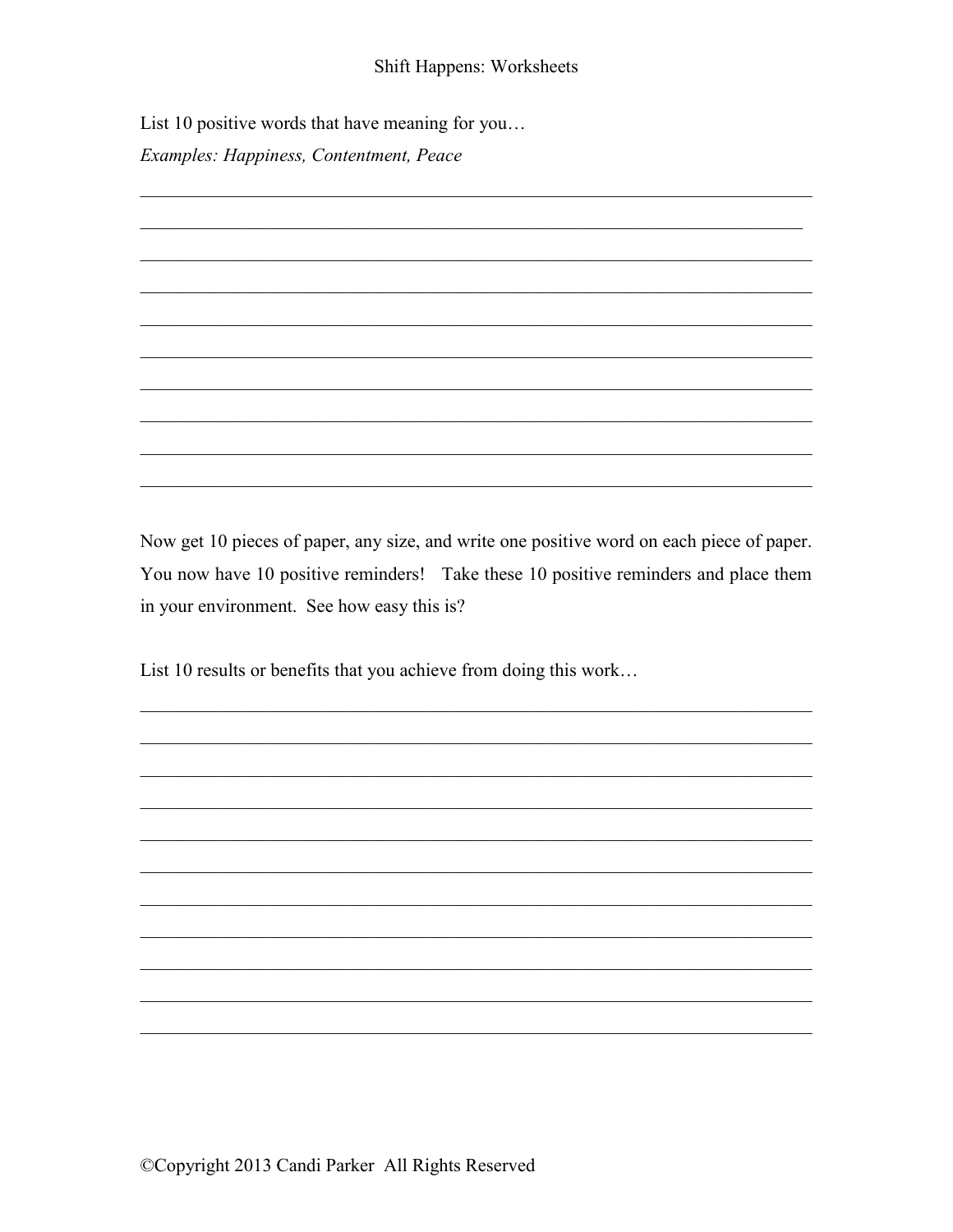## Chapter Twelve  $\sim$

### Gratitude

Use the 10 benefits you just listed and write them again below after the words *'I'm so happy and grateful now that...'* putting your words in present tense (as if you already have them).

What are you grateful for before it manifests?

*Examples:… now that I have a coach. …now that I am doing what I love. …now that I have written my book.*

 $\mathcal{L}_\text{max} = \mathcal{L}_\text{max} = \mathcal{L}_\text{max} = \mathcal{L}_\text{max} = \mathcal{L}_\text{max} = \mathcal{L}_\text{max} = \mathcal{L}_\text{max} = \mathcal{L}_\text{max} = \mathcal{L}_\text{max} = \mathcal{L}_\text{max} = \mathcal{L}_\text{max} = \mathcal{L}_\text{max} = \mathcal{L}_\text{max} = \mathcal{L}_\text{max} = \mathcal{L}_\text{max} = \mathcal{L}_\text{max} = \mathcal{L}_\text{max} = \mathcal{L}_\text{max} = \mathcal{$ 

 $\mathcal{L}_\text{max} = \mathcal{L}_\text{max} = \mathcal{L}_\text{max} = \mathcal{L}_\text{max} = \mathcal{L}_\text{max} = \mathcal{L}_\text{max} = \mathcal{L}_\text{max} = \mathcal{L}_\text{max} = \mathcal{L}_\text{max} = \mathcal{L}_\text{max} = \mathcal{L}_\text{max} = \mathcal{L}_\text{max} = \mathcal{L}_\text{max} = \mathcal{L}_\text{max} = \mathcal{L}_\text{max} = \mathcal{L}_\text{max} = \mathcal{L}_\text{max} = \mathcal{L}_\text{max} = \mathcal{$ 

I am so happy and grateful now that…

I am so happy and grateful now that…

I am so happy and grateful now that…

I am so happy and grateful now that…

I am so happy and grateful now that…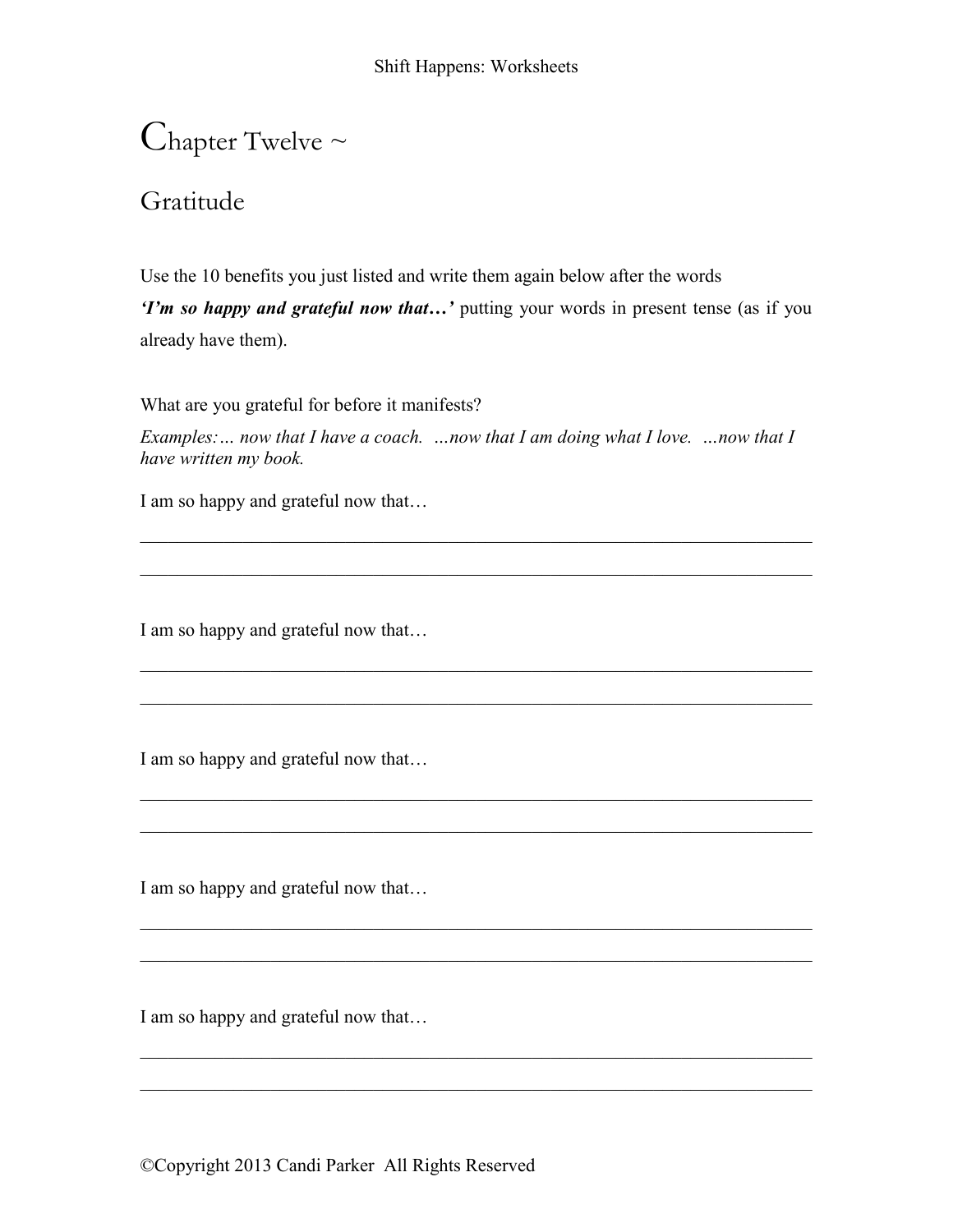<u> 1989 - Johann Stoff, amerikansk politiker (d. 1989)</u>

I am so happy and grateful now that...

I am so happy and grateful now that...

I am so happy and grateful now that...

I am so happy and grateful now that...

I am so happy and grateful now that...

Your mind is the connection between your body and your spirit.

When you are grateful it affects you on all levels, body, mind and spirit.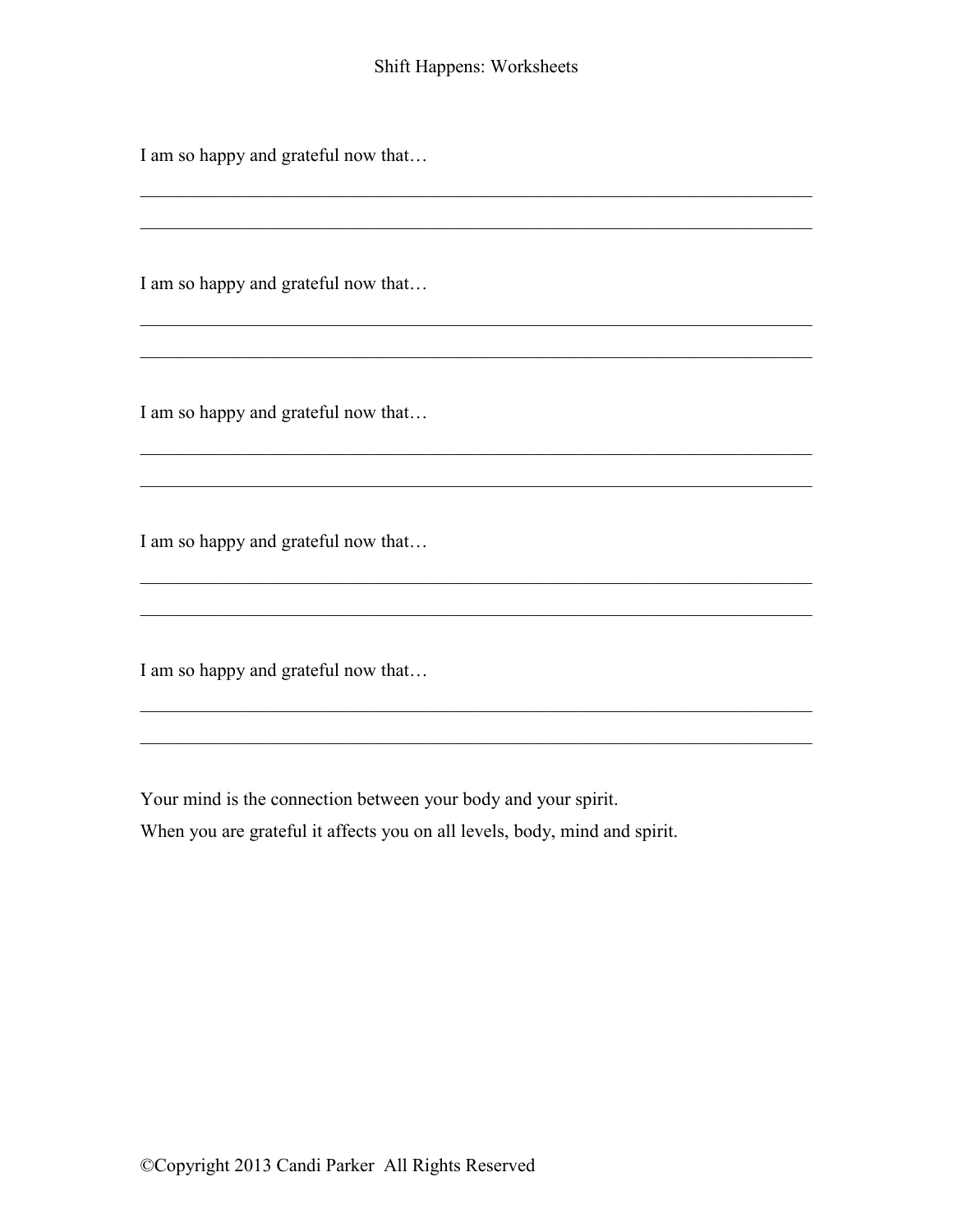Take a look at the people around you. Everyone in your life is a result of YOU calling them in with your vibration. You may have been attracting by default.

Who are you grateful to have in your life?

What are you grateful for right now?

I am grateful for...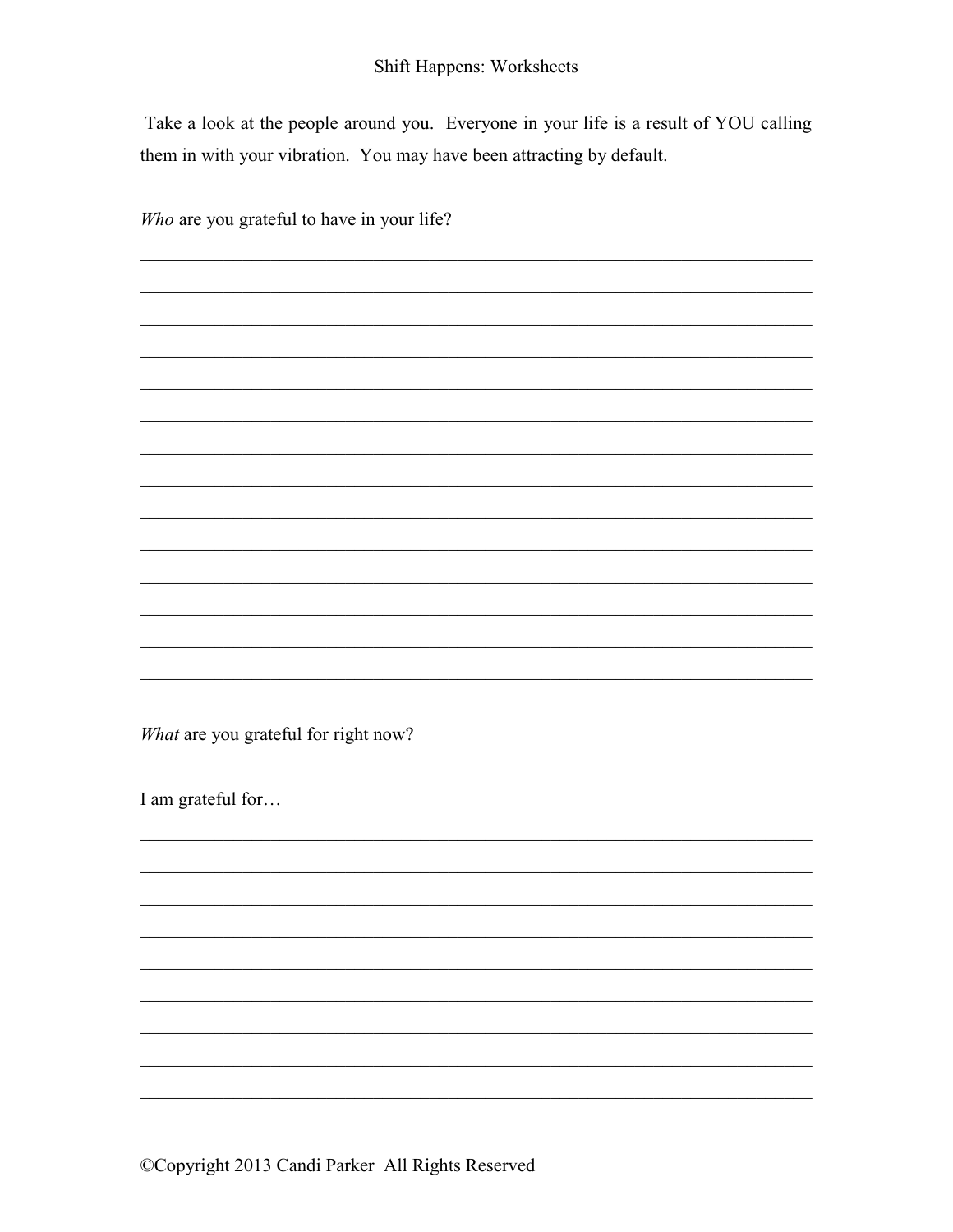Remember the exercise I told you about where anything you say after the words 'I am' becomes a truth? Think about who you want to become and put that after 'I am".

Example: I am a motivational speaker and coach

I am I am I am I am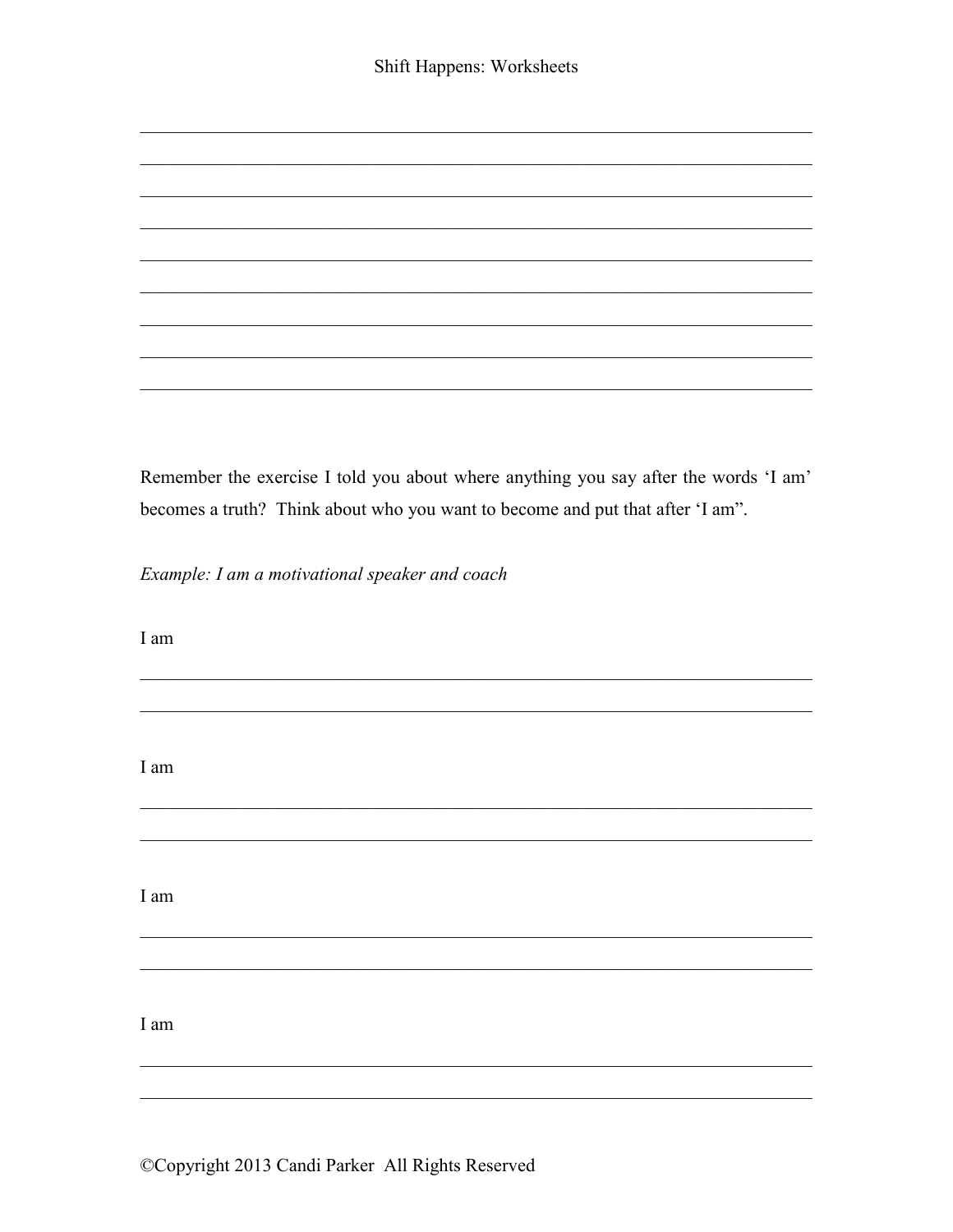| I am       |  |  |  |
|------------|--|--|--|
|            |  |  |  |
| I am       |  |  |  |
|            |  |  |  |
| $\rm I$ am |  |  |  |
|            |  |  |  |
| $\rm I$ am |  |  |  |
|            |  |  |  |
| $\rm I$ am |  |  |  |
|            |  |  |  |

You have to adjust your life and adjust your time to create your success. Remember, the definition of insanity is doing the same thing over and over expecting to get different results. Go ahead, do things differently, adjust! You are worth it!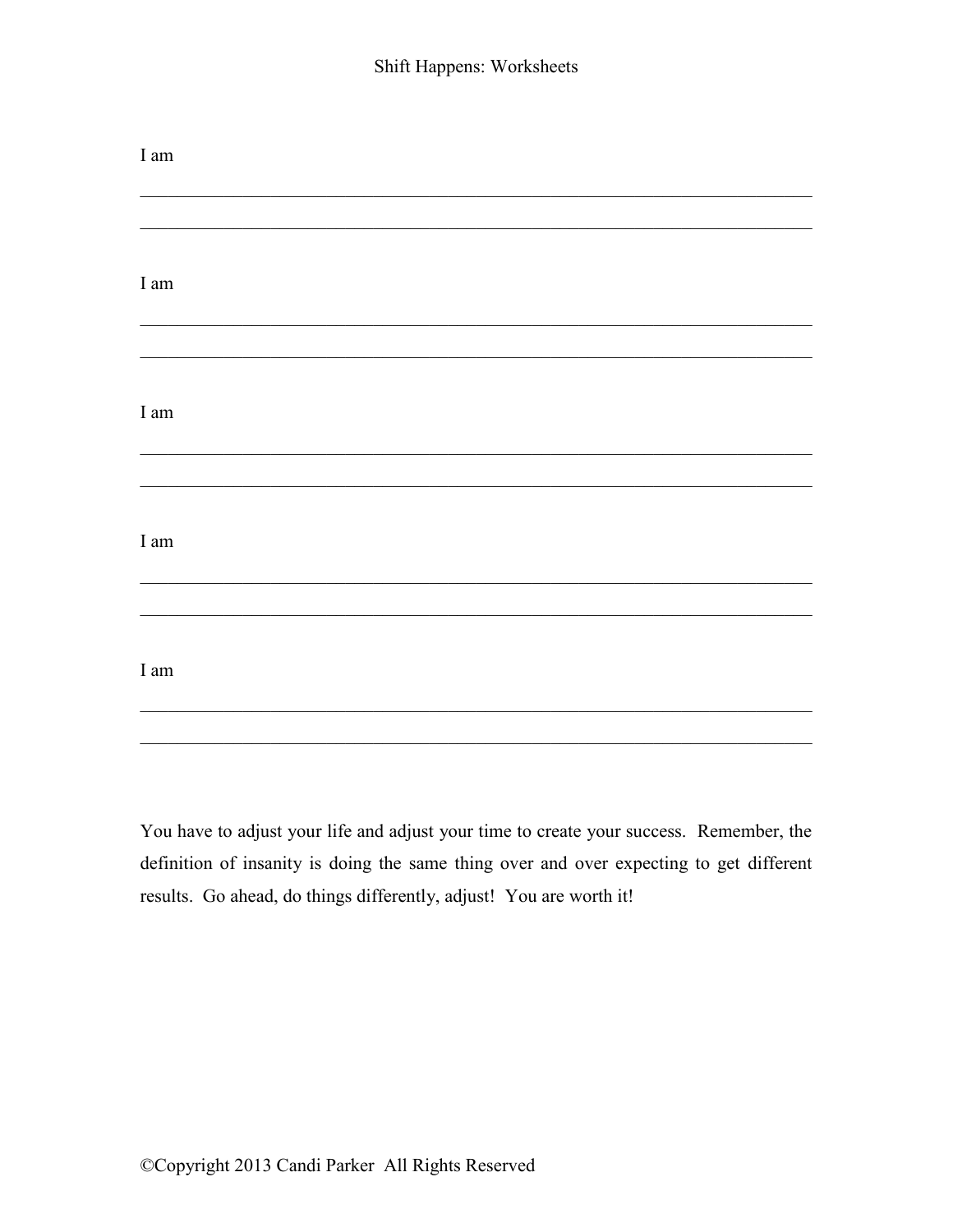## $\mathcal{C}_{\text{hapter}}$  Thirteen  $\sim$

Having a vision and a mission is important because it communicates your intentions and motivations to create a conscious future. Your mission is what you are about and your vision is what you want to become.

Your **vision** is your mental picture of the future.

Your **mission** is your purpose – what you do, who you do it for and why you do what you do.

 $\mathcal{L}_\text{max} = \mathcal{L}_\text{max} = \mathcal{L}_\text{max} = \mathcal{L}_\text{max} = \mathcal{L}_\text{max} = \mathcal{L}_\text{max} = \mathcal{L}_\text{max} = \mathcal{L}_\text{max} = \mathcal{L}_\text{max} = \mathcal{L}_\text{max} = \mathcal{L}_\text{max} = \mathcal{L}_\text{max} = \mathcal{L}_\text{max} = \mathcal{L}_\text{max} = \mathcal{L}_\text{max} = \mathcal{L}_\text{max} = \mathcal{L}_\text{max} = \mathcal{L}_\text{max} = \mathcal{$ 

*You* design your ultimate life: State your intentions. What is your…

### Vision

My vision is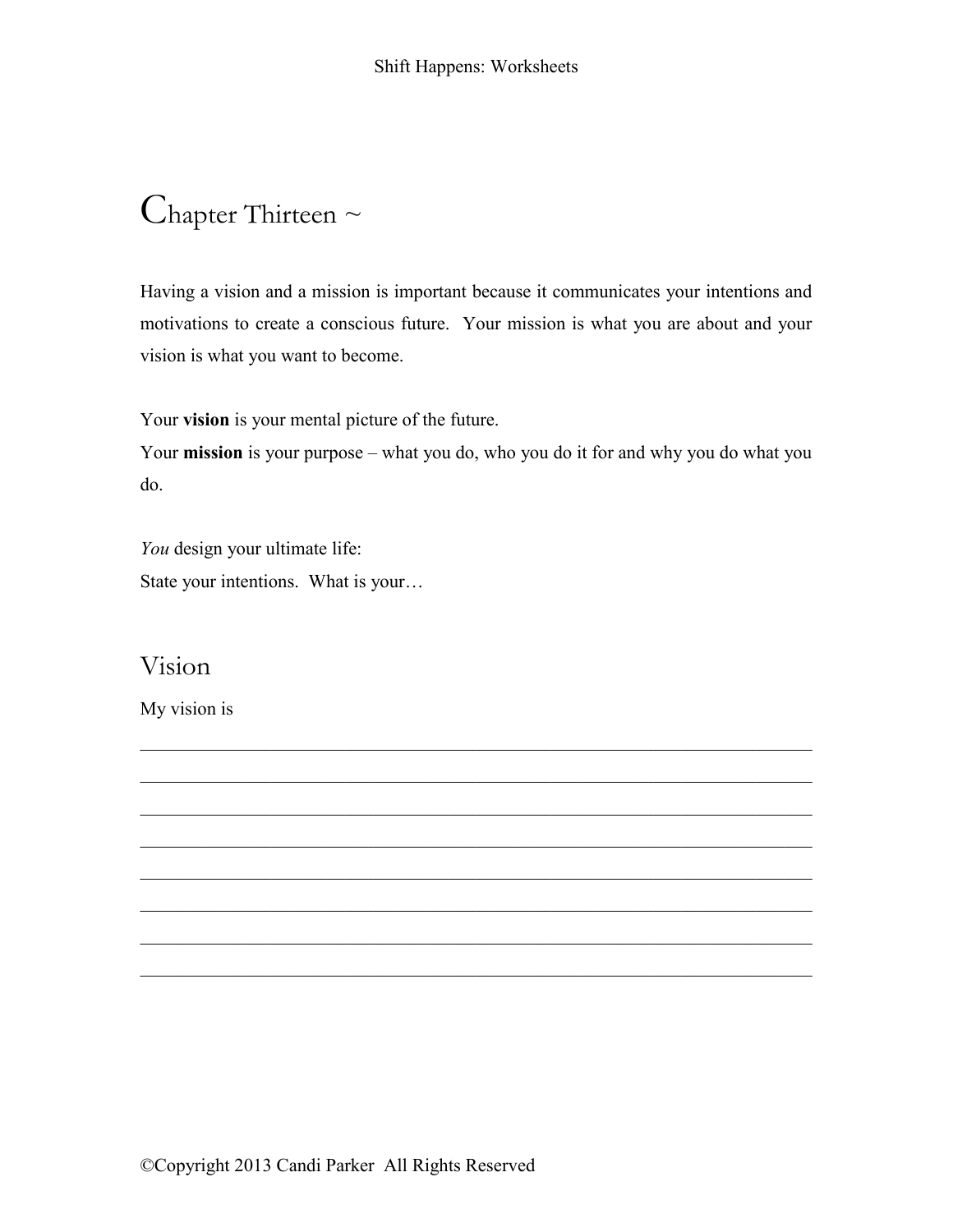### Mission

My mission is

Now state what your values and legacy are. Your values are qualities of special worth, ideals that you operate from like integrity, honesty, etc.

Your legacy is your mark that you leave after you are gone, what do you want to leave for your children and the world?

Values

My values are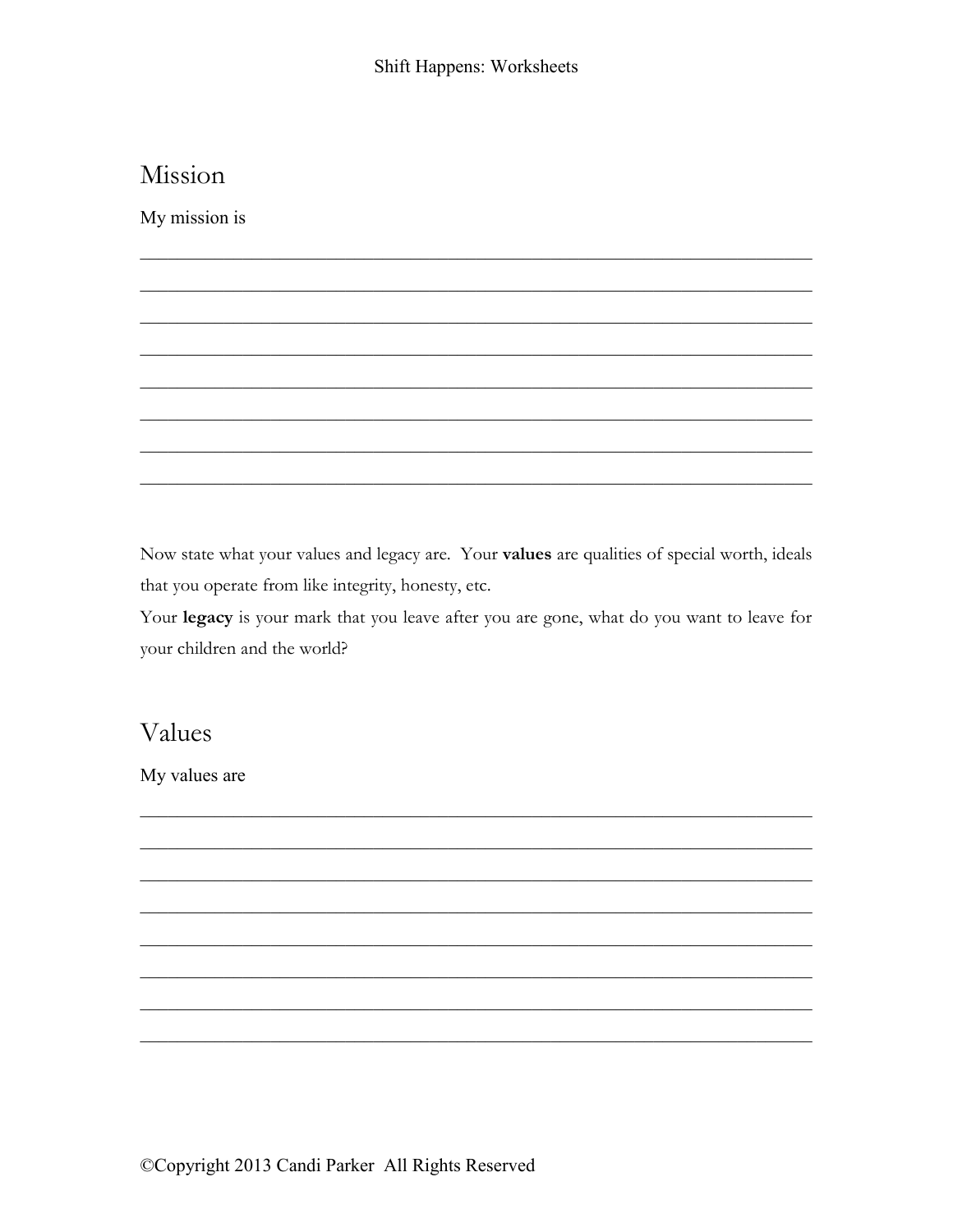## Legacy

My legacy is

My Goals:

Let's make this easy and create your goals in chunks...

#### Thirty days....

#### In thirty days  $I...$

Examples: have an extra \$1,000 in the bank, have created a home-based business, have met, have signed up for class, have gotten myself a coach, etc.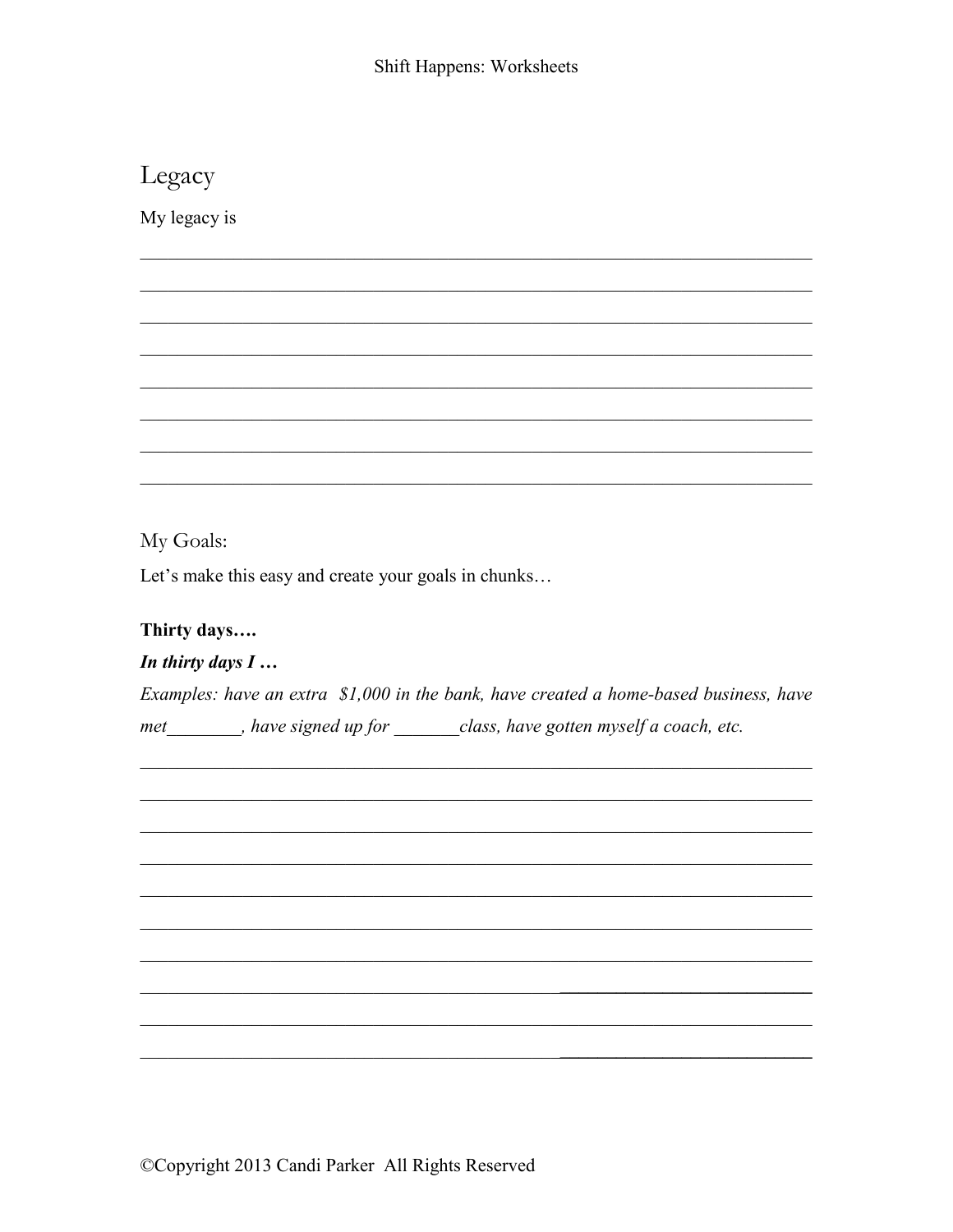| Ninety days        |  |
|--------------------|--|
| In ninety days     |  |
|                    |  |
|                    |  |
|                    |  |
|                    |  |
|                    |  |
|                    |  |
|                    |  |
|                    |  |
|                    |  |
|                    |  |
|                    |  |
|                    |  |
| One year           |  |
|                    |  |
| In one year I have |  |
|                    |  |
|                    |  |
|                    |  |
|                    |  |
|                    |  |
|                    |  |
|                    |  |
|                    |  |
|                    |  |
|                    |  |
|                    |  |